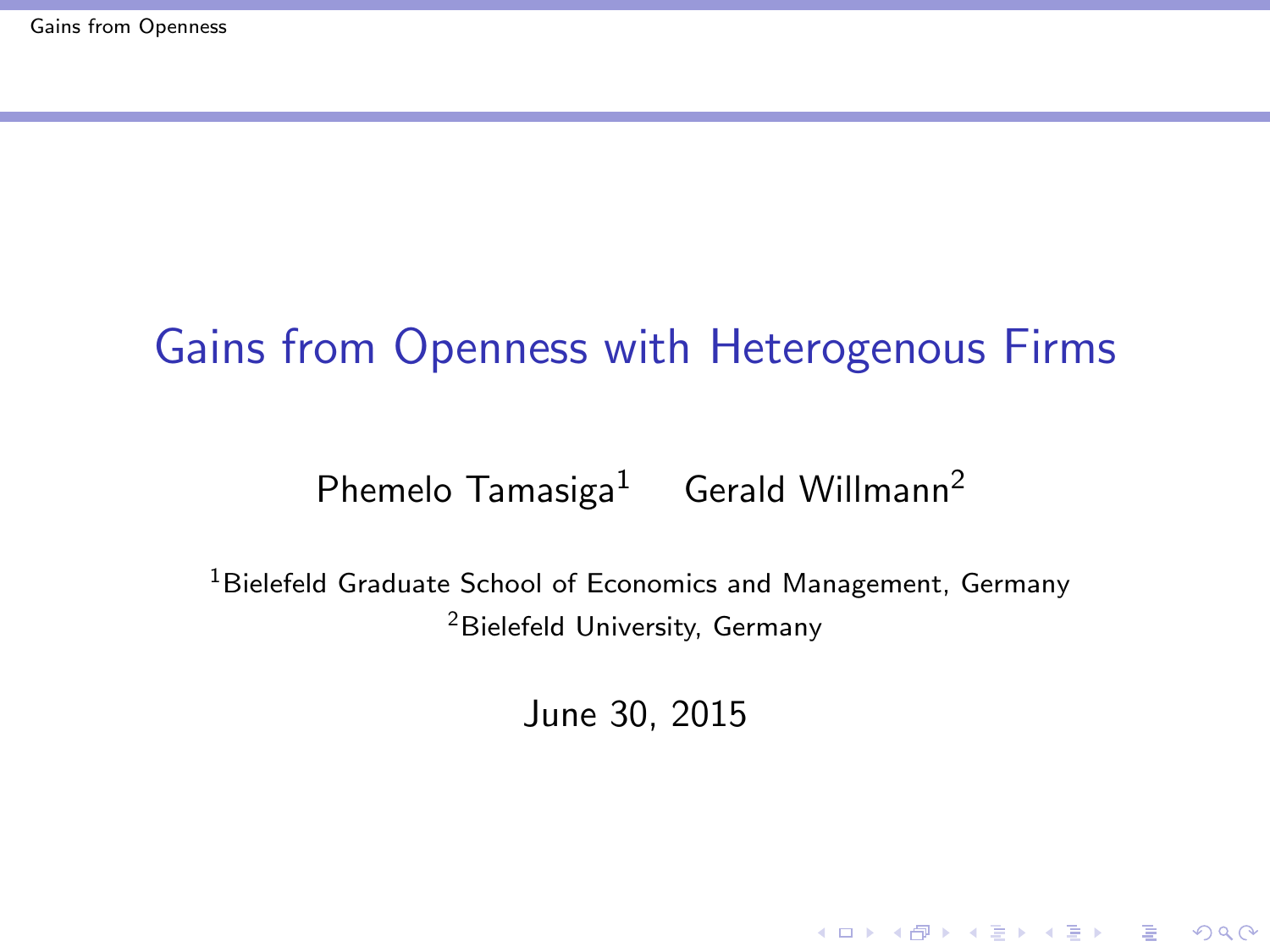#### **Overview**

#### [Introduction](#page-2-0)

[Motivation](#page-2-0) [Research Question](#page-7-0) [Literature](#page-9-0)

#### [Model](#page-10-0)

[Assumptions](#page-10-0) [Preferences and Demand](#page-11-0) [Production](#page-12-0)

[Measure of gains from Trade](#page-21-0)

K ロ ▶ K @ ▶ K 할 > K 할 > 1 할 > 1 이익어

[Conclusion](#page-26-0)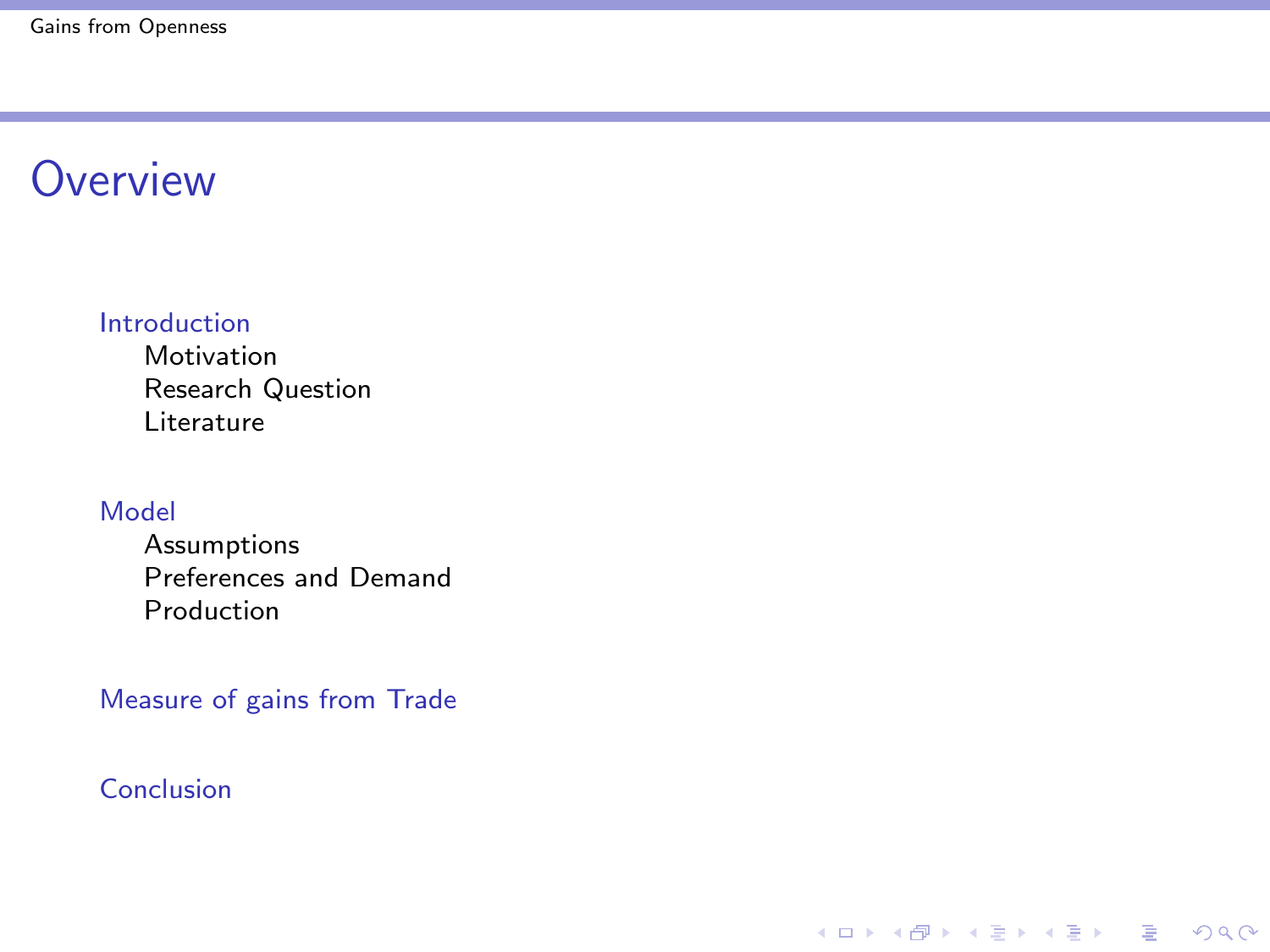<span id="page-2-0"></span>

| Gains from Openness |
|---------------------|
| $\Box$ Introduction |
| $\Box$ Motivation   |

International trade research has devoted a lot of attention on trade gains, less attention has been paid to measure gains. from FDI

K ロ ▶ K @ ▶ K 할 ▶ K 할 ▶ | 할 | © 9 Q @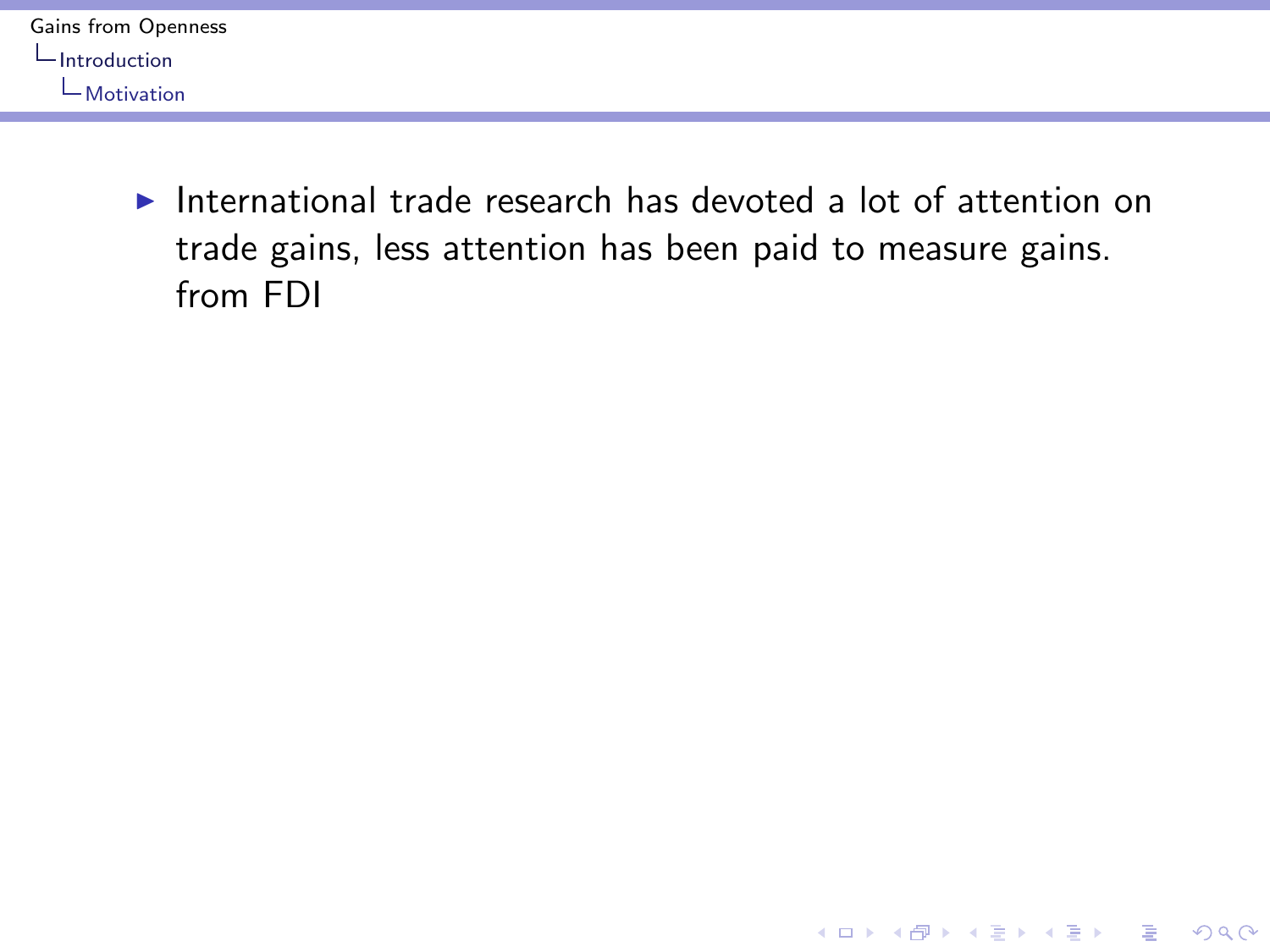<span id="page-3-0"></span>

| Gains from Openness |
|---------------------|
| Introduction        |
| $\Box$ Motivation   |

- International trade research has devoted a lot of attention on trade gains, less attention has been paid to measure gains. from FDI
- $\triangleright$  Arkolakis, derived gains from trade from the most commonly used quantitative trade models defined as  $\mathit{G_j} = 1 - (\lambda_{jj})^{-\frac{1}{\varepsilon}}$

K ロ ▶ K @ ▶ K 할 > K 할 > 1 할 > 1 이익어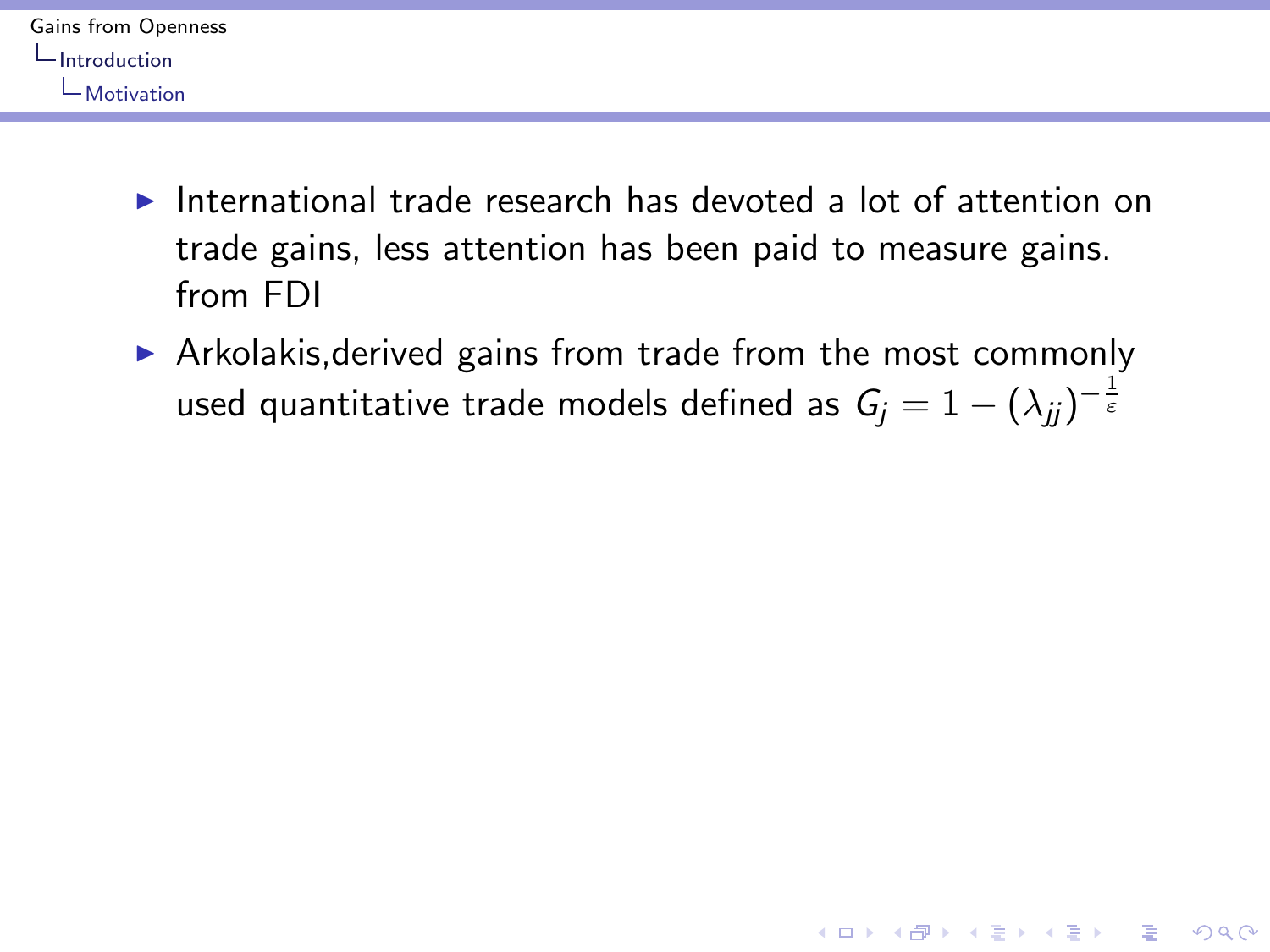<span id="page-4-0"></span>

| Gains from Openness |
|---------------------|
| -Introduction       |
| $\Box$ Motivation   |

- International trade research has devoted a lot of attention on trade gains, less attention has been paid to measure gains. from FDI
- $\triangleright$  Arkolakis, derived gains from trade from the most commonly used quantitative trade models defined as  $\mathit{G_j} = 1 - (\lambda_{jj})^{-\frac{1}{\varepsilon}}$
- $\triangleright$  The derivation is based on the observed share of a country's trade with itself,  $\lambda_j$ , and the elasticity of imports with respect to variable trade costs,  $\varepsilon$

**KORK ERKER ADE YOUR**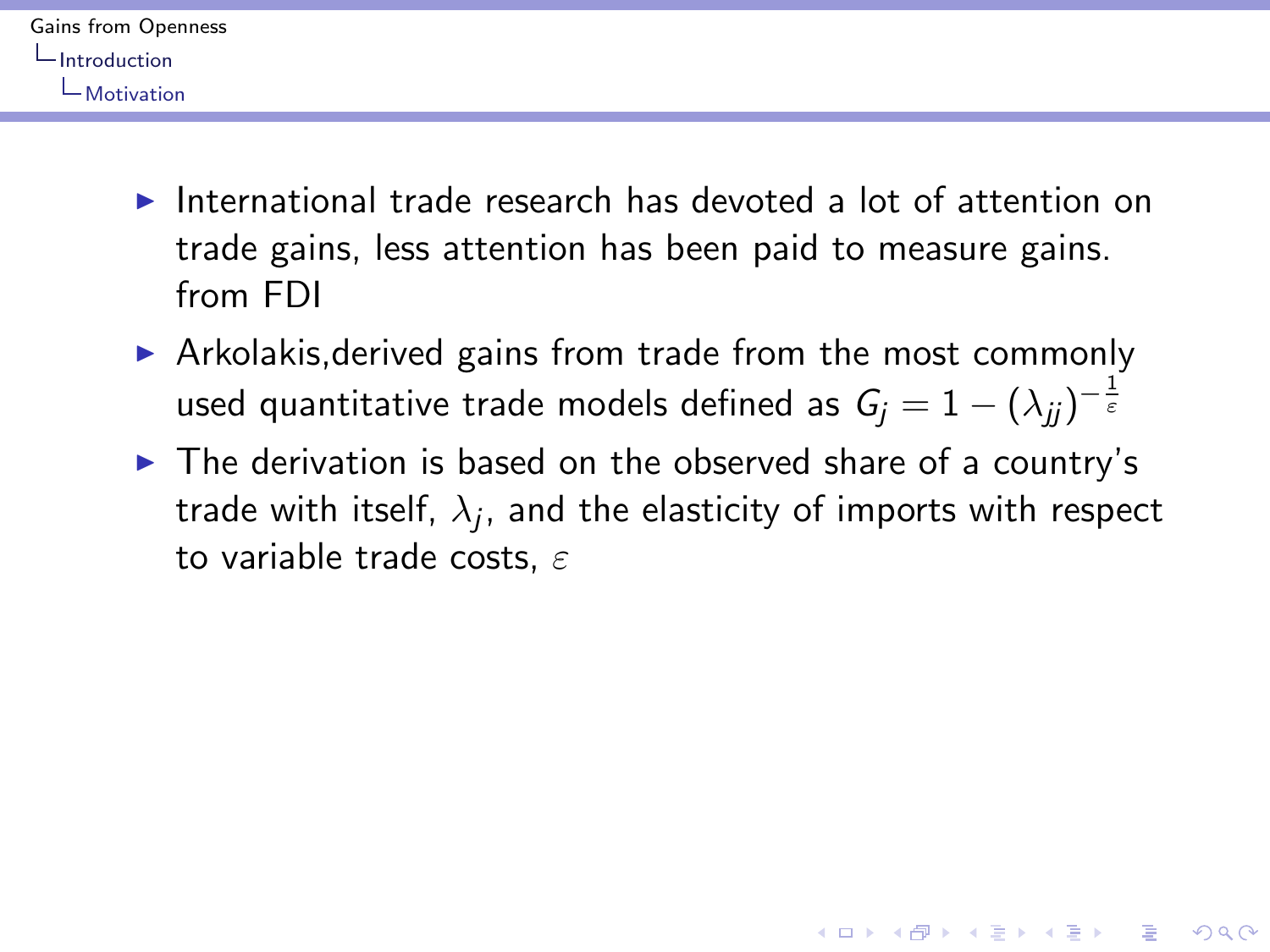<span id="page-5-0"></span>

| Gains from Openness |
|---------------------|
| -Introduction       |
| $\Box$ Motivation   |

- International trade research has devoted a lot of attention on trade gains, less attention has been paid to measure gains. from FDI
- $\triangleright$  Arkolakis, derived gains from trade from the most commonly used quantitative trade models defined as  $\mathit{G_j} = 1 - (\lambda_{jj})^{-\frac{1}{\varepsilon}}$
- $\triangleright$  The derivation is based on the observed share of a country's trade with itself,  $\lambda_j$ , and the elasticity of imports with respect to variable trade costs,  $\varepsilon$

**KORKAR KERKER E VOOR** 

In the first quarter of 2013, the magnitude of global FDI inflows and outflows were 357 and 353 billion US dollars respectively. [OECD (2013) FDI statistics report]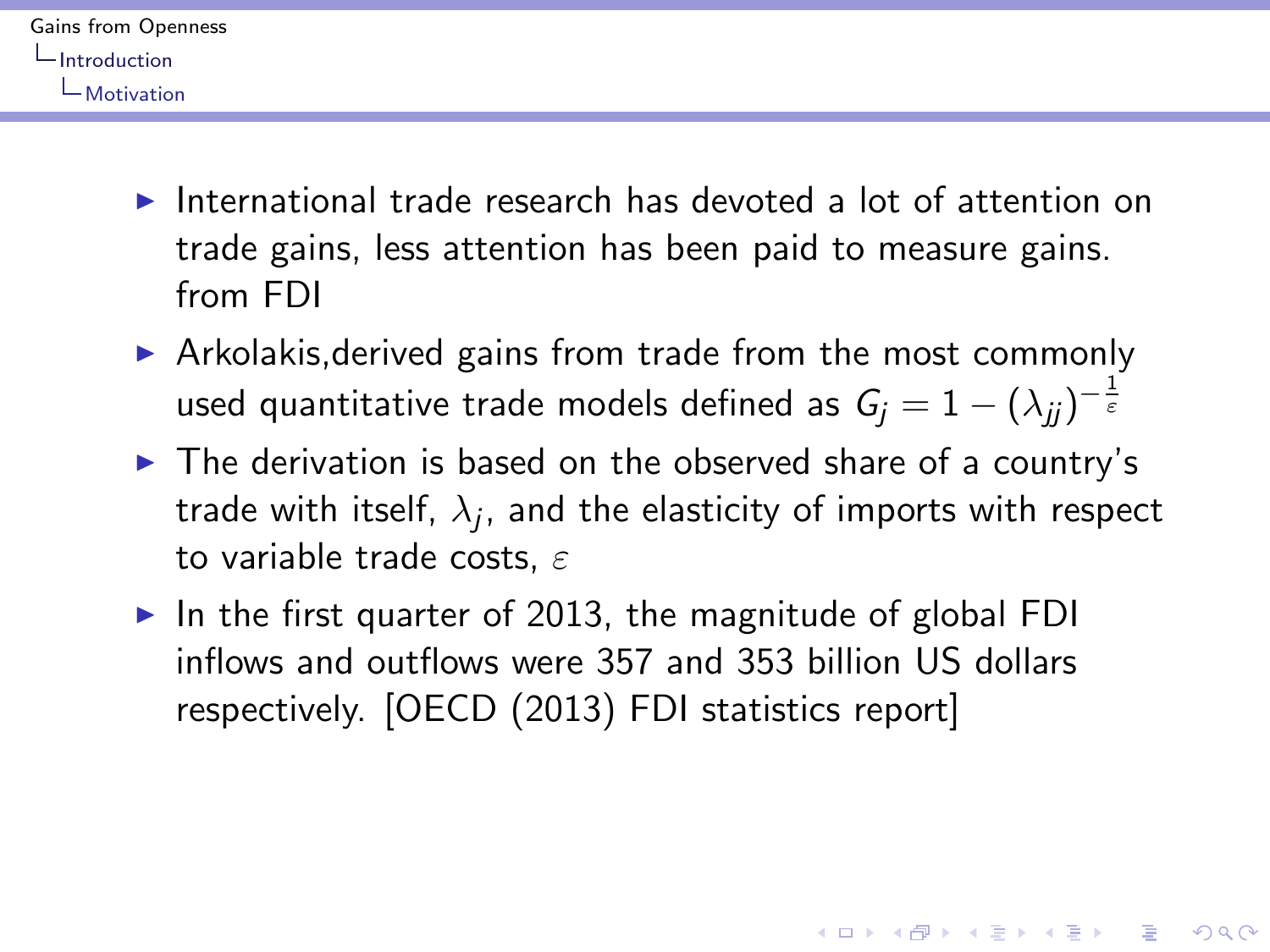<span id="page-6-0"></span>

| Gains from Openness |
|---------------------|
| -Introduction       |
| $\Box$ Motivation   |

- International trade research has devoted a lot of attention on trade gains, less attention has been paid to measure gains. from FDI
- $\triangleright$  Arkolakis, derived gains from trade from the most commonly used quantitative trade models defined as  $\mathit{G_j} = 1 - (\lambda_{jj})^{-\frac{1}{\varepsilon}}$
- $\triangleright$  The derivation is based on the observed share of a country's trade with itself,  $\lambda_j$ , and the elasticity of imports with respect to variable trade costs,  $\varepsilon$
- In the first quarter of 2013, the magnitude of global FDI inflows and outflows were 357 and 353 billion US dollars respectively. [OECD (2013) FDI statistics report]
- $\triangleright$  Multinationals comprise a substantial majority of U.S. trade, roughly 90% of U.S. exports and imports (Bernard et al (2009))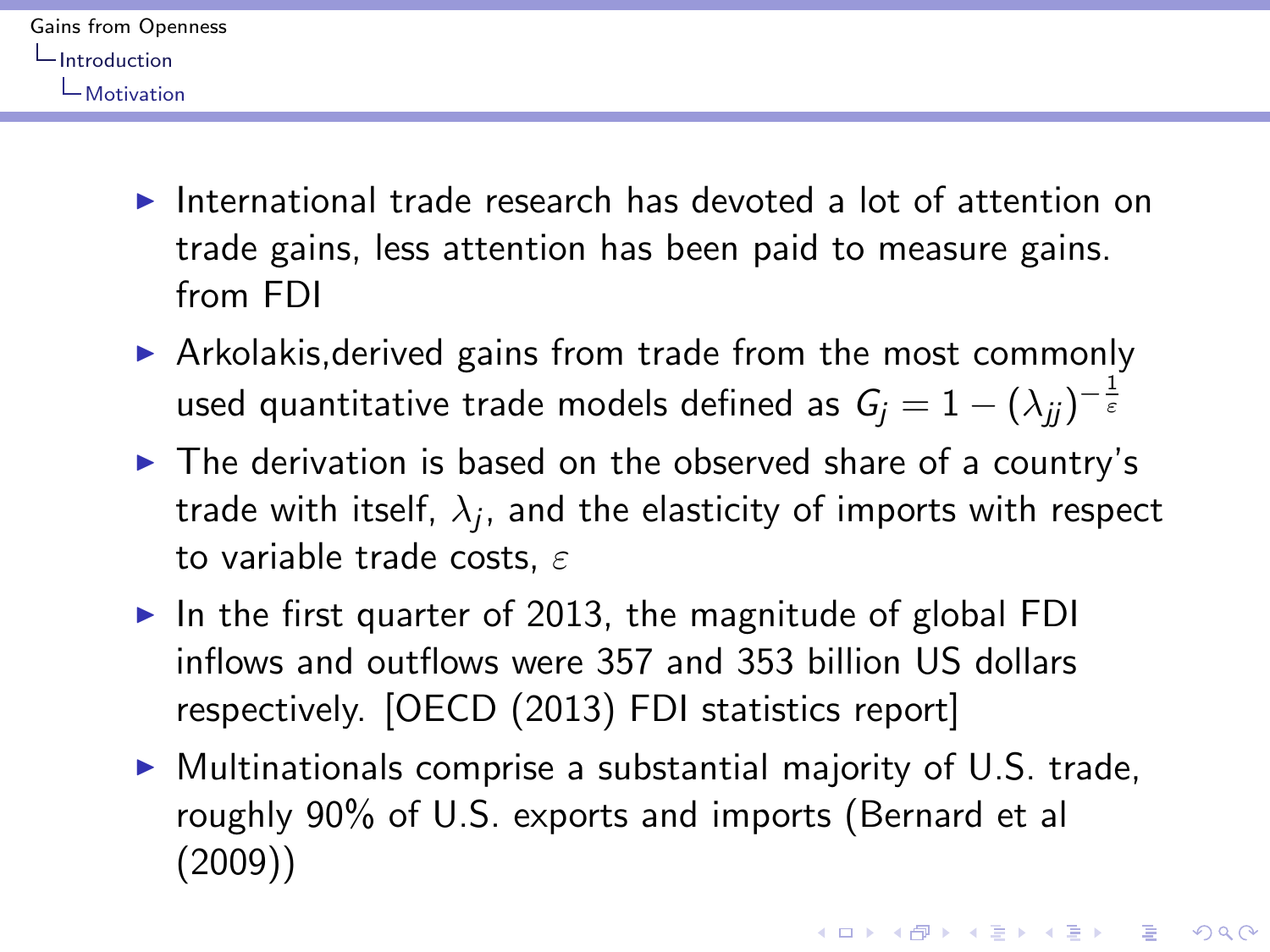<span id="page-7-0"></span>

- $\triangleright$  Are total gains from openness underestimated by omission of gains from FDI: To that effect how does the welfare measure of trade [a'la Arkolakis et al(2012)] change with FDI(gains from openess measure)
- $\triangleright$  Result Preview Define country *i's* gains from international trade(openess)  $G_i(C_i)$ , as the absolute value of the  $\%$  change in real income associated with moving from an observed equilibrium to autarky

| <b>Gains from Trade   Gains from Openness</b>                                                                                                                                                                                                                                                               |
|-------------------------------------------------------------------------------------------------------------------------------------------------------------------------------------------------------------------------------------------------------------------------------------------------------------|
| $G_j = 1 - (\lambda_j)^{-\frac{1}{\varepsilon}} \quad \left  \quad C_j = 1 - \left\lceil \lambda_j^{\text{ex}-\frac{1}{\varepsilon}} + (\mathcal{R}_j^{\mu(\sigma-1)} - 1)^{\frac{(\sigma-1)-\varepsilon}{(\sigma-1)\varepsilon}} \lambda_j^{\text{fd}i - \frac{1}{\varepsilon}} \right\rceil \right\rceil$ |

**KORK ERKER ADE YOUR**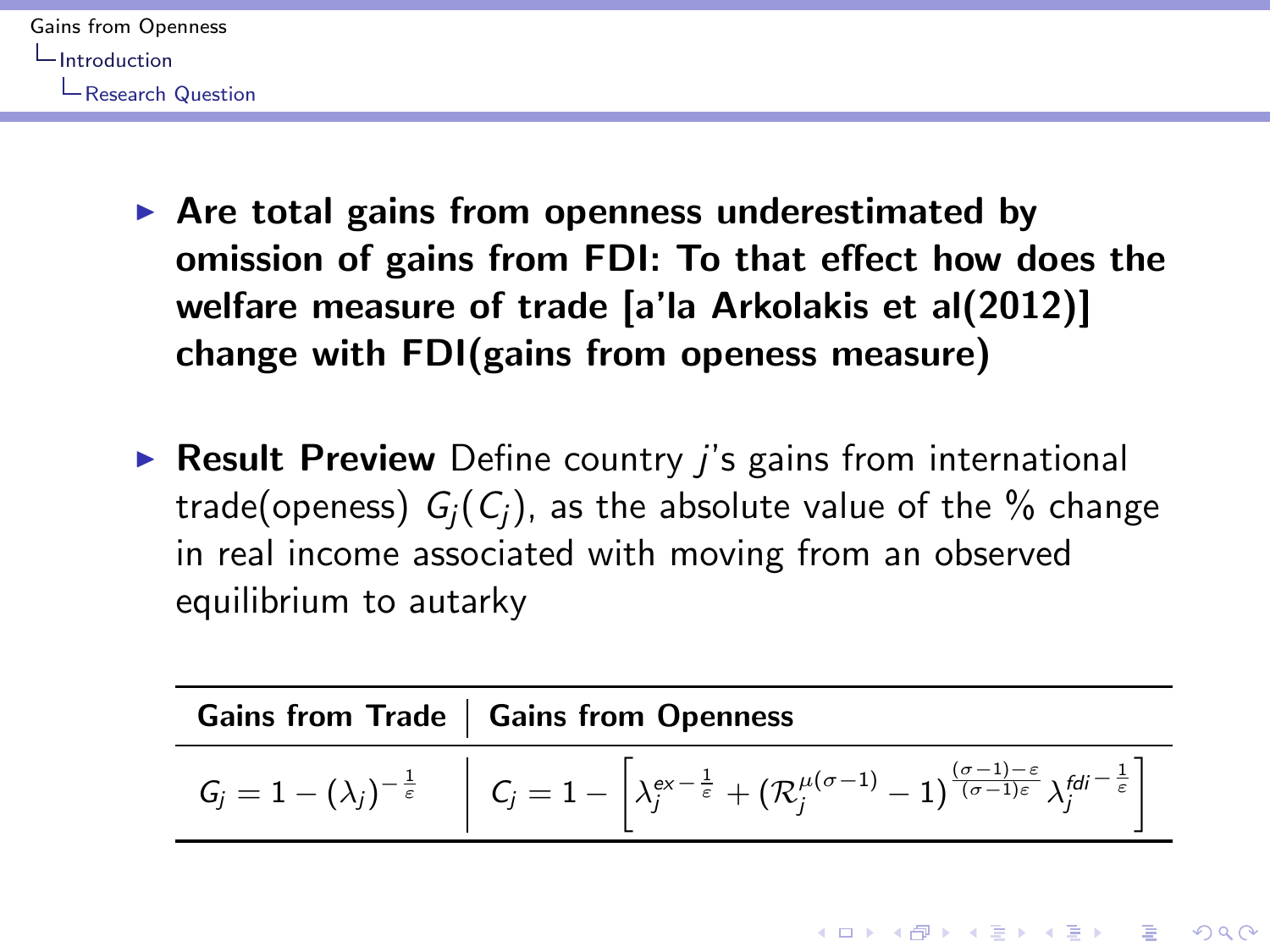<span id="page-8-0"></span>**L** [Research Question](#page-8-0)

# Example: Trade Gains

- In 2000, US import penetration ratio (IPR) was  $7\%$
- $\triangleright$  Share of demestic expenditures on domestic goods  $\lambda = 1 - IPR = 0.93$
- Anderson and Wincoop  $(2004)$  provide estimates of trade elaticities, for US (-5,-10)

**KORK ERKER ADE YOUR** 

 $\blacktriangleright$  Gains from trade USA: 0.7% – 1.4%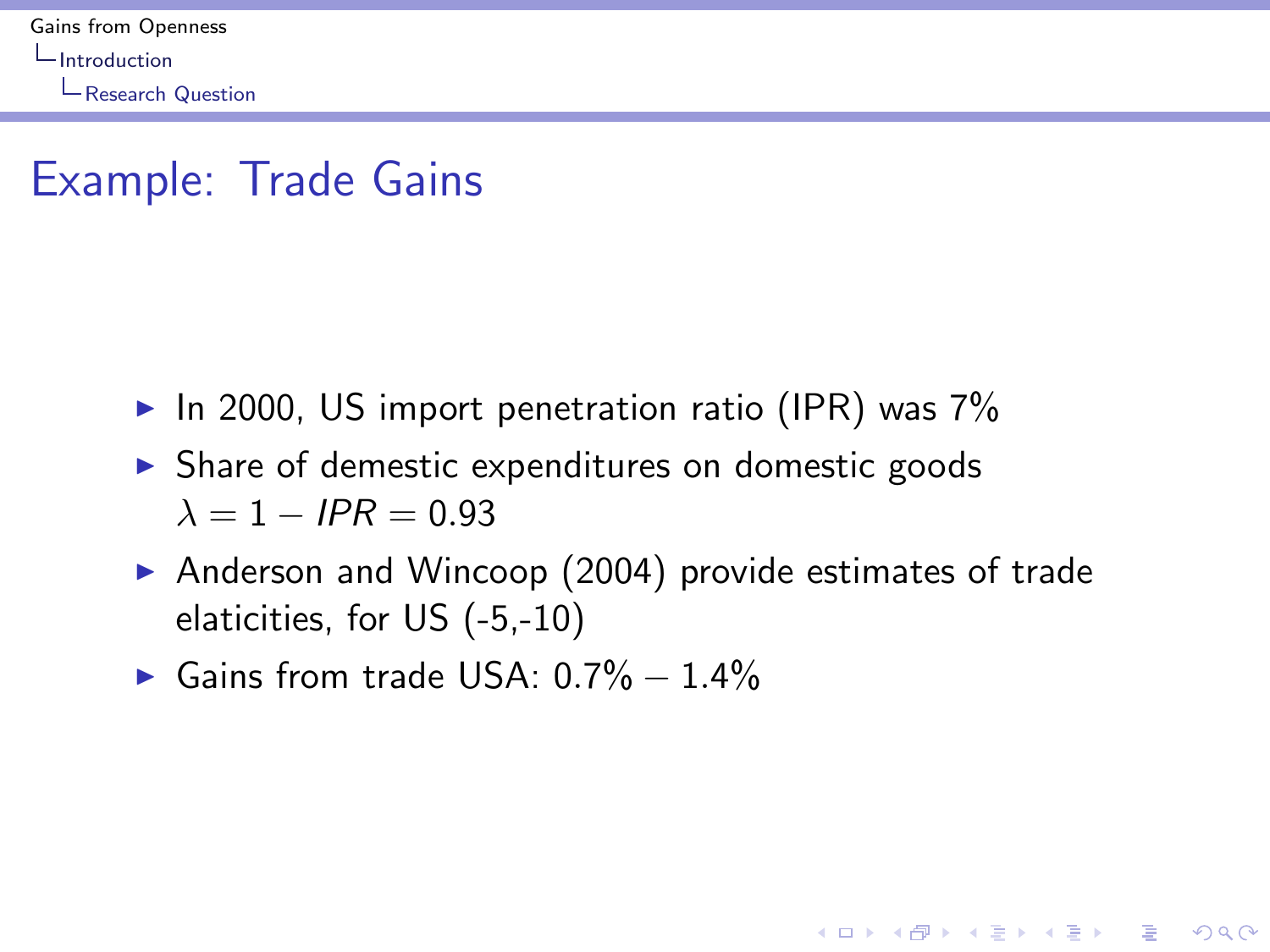<span id="page-9-0"></span>

#### Proximity concentration trade off

- $\triangleright$  Brainard(1997) presents a simple theory to understand the trade-off between export and FDI.
- ▶ Markusen and Venables (2000)add factor endowment differences between countries to this simple model.
- $\blacktriangleright$  Helpman, Melitz and Yeaple (2004) add firm heterogeneity

#### Gains from Openness...?

- Eaton-Kortoum(2002), the only way of serving a foreign market is via exporting.
- $\triangleright$  Ramondo Rodriguez-Clare(2009), Trade and multinational MP in an Eaton and Kortum model.
- $\triangleright$  Arkolakis et al(2012)New trade models same old gains with average sectoral elasticity.
- $\blacktriangleright$  Ralph Ossa (2012) Average elasticity underestimates gains from trade, different sectoral elasticities more trade gains.

**KORK STRATER STRAKER**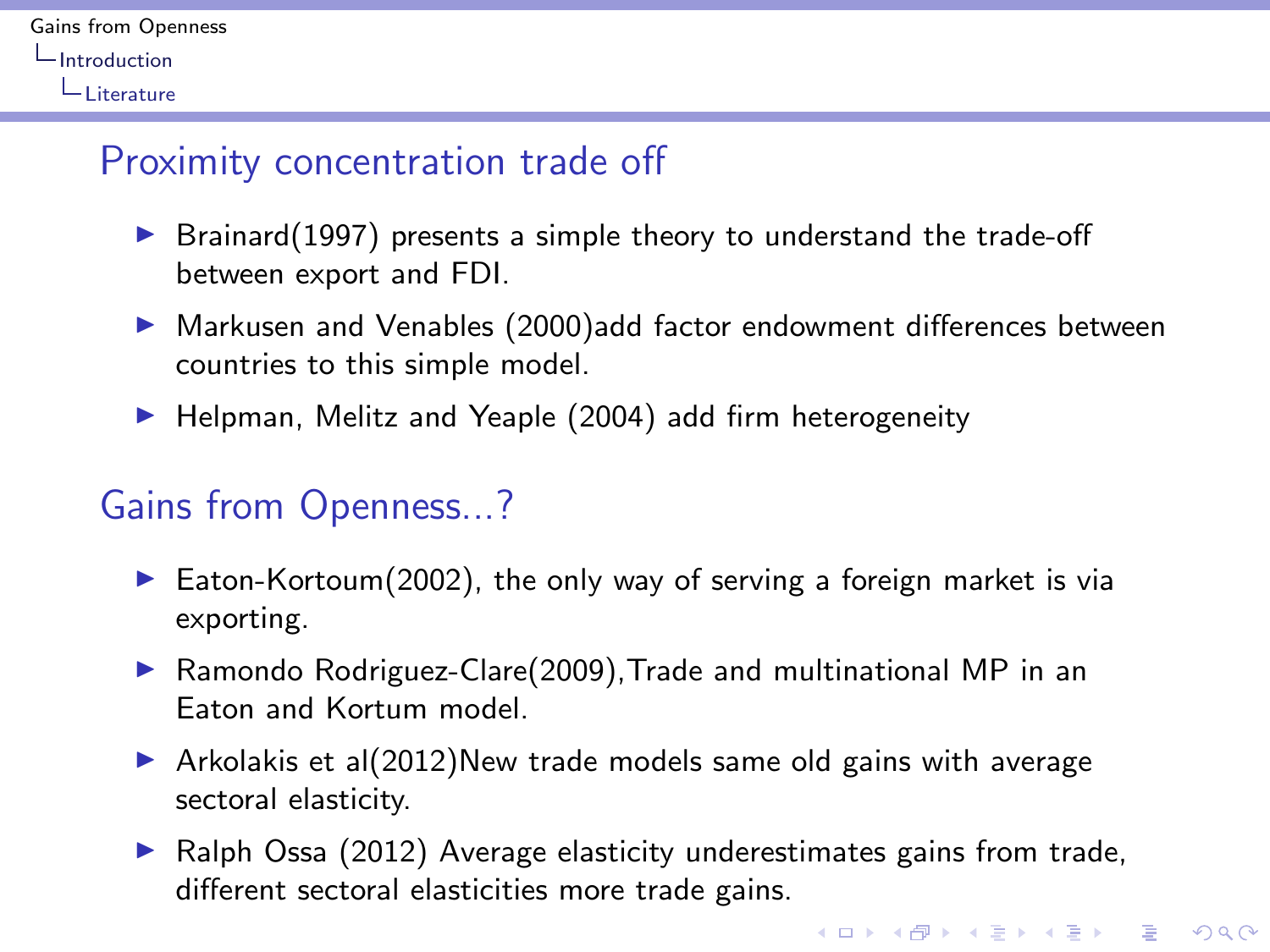<span id="page-10-0"></span>

| Gains from Openness |
|---------------------|
| $-$ Model           |
| $-$ Assumptions     |

- $\blacktriangleright$  Following Helpman et al (2004), there are N countries.
- Each country *i* is endowed with  $L_i$  units of labour with wage rate w<sub>i</sub>.
- $\triangleright$  Each country comprises 2 sectors, sector 0 produces a homogeneous good with 1 unit of labour per unit output,
- $\blacktriangleright$  H sectors produce differenciated products.
- $\triangleright$  The homogeneous good is freely traded with wage rate equal to 1 this ensures factor price equalisation as long as each and every country produces it.
- ► An exogenous fraction of income  $\sum_h 1-\beta_h$  is spent on the homogeneous sector and,

4 D > 4 P + 4 B + 4 B + B + 9 Q O

 $\triangleright$   $\beta_h$  is spent on the differentiated goods sector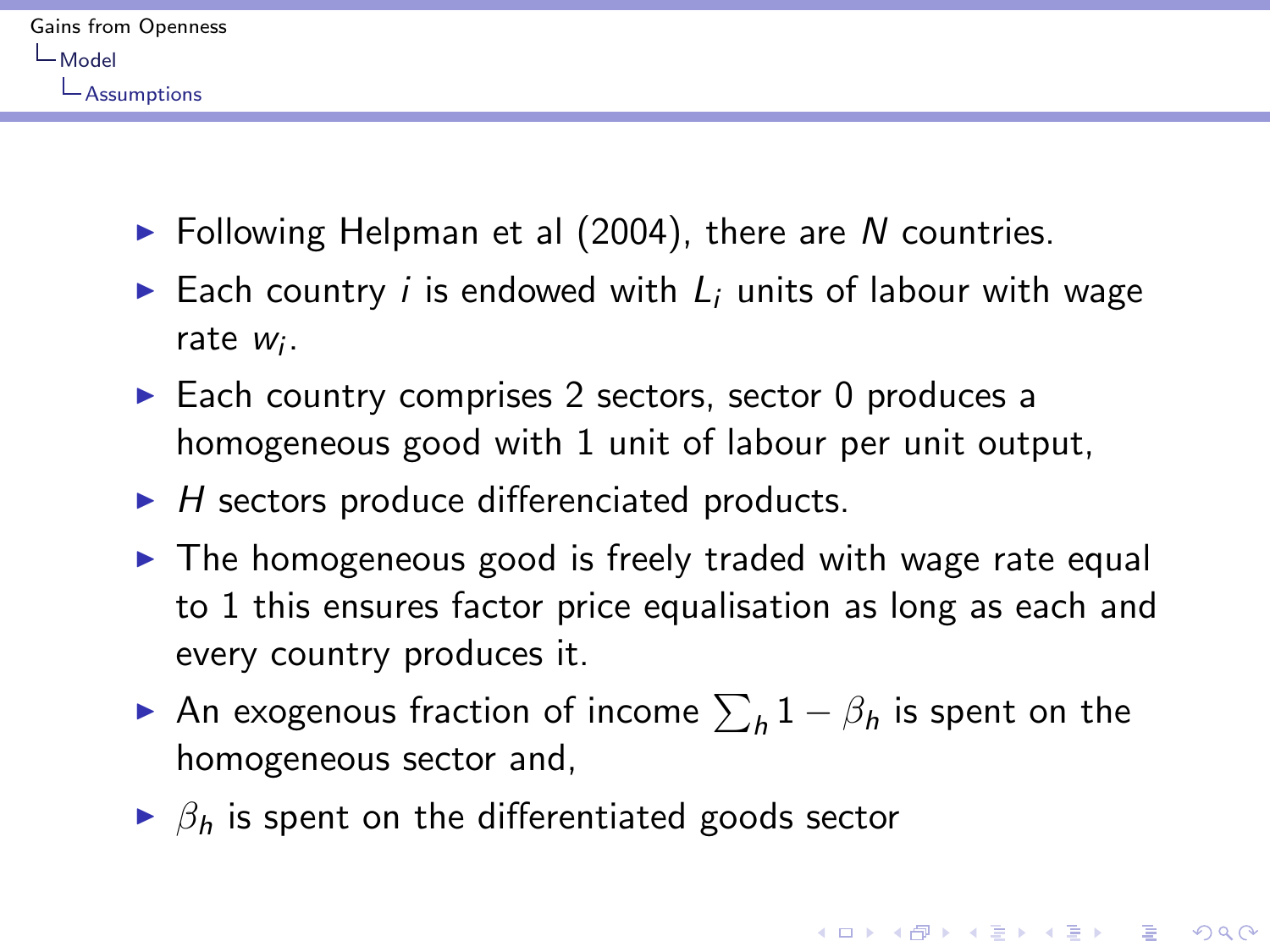<span id="page-11-0"></span>

- $\triangleright$  Preferences are a Cobb-Douglas aggregate of the homogeneous good sector and differentiated traded goods
- $\triangleright$  CES across a continuum of differentiated goods in  $h = 1, ..., H$  sectors, (Krugman, 1980)

$$
U = q_0^{1-\beta_0} \prod_{h=1}^H \left( \int_{\omega_h \in \Omega} q_h(\omega)^{\frac{\sigma_h-1}{\sigma_h}} \right)^{\frac{\sigma_h}{\sigma_h-1}\beta_h}
$$
(1)

where  $\sigma > 1$  is the elasticity of substitution  $(\rho = \frac{\sigma - 1}{\sigma})$  $\frac{-1}{\sigma}$ 

 $\triangleright$  Utility maximization implies quantity demanded in county *i* of good  $\omega$  is

$$
q_j(\omega) = \beta \frac{p_j(\omega)^{-\sigma}}{P_j^{1-\sigma}} Y_j \tag{2}
$$

**KORKAR KERKER E VOOR**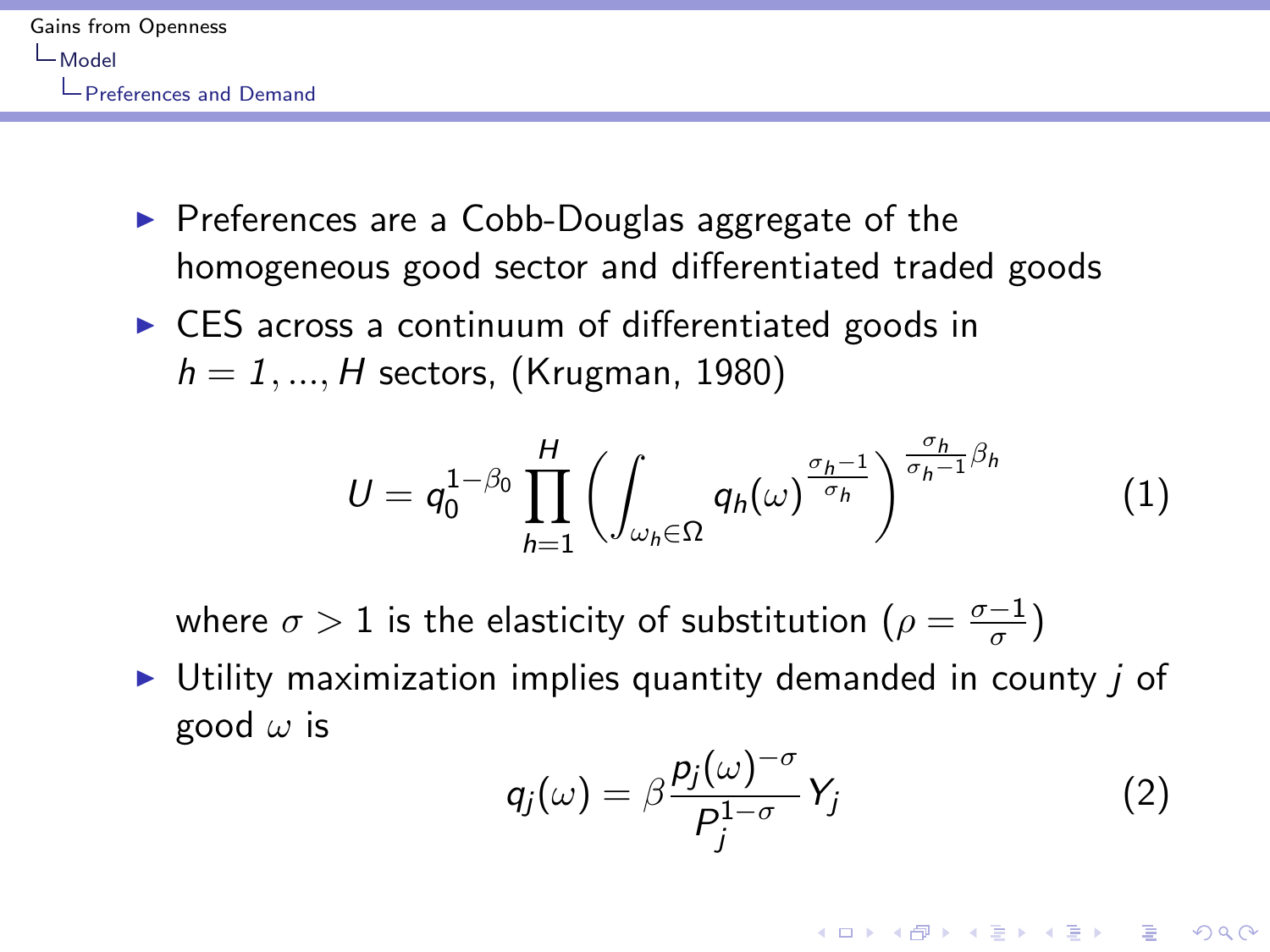<span id="page-12-0"></span>

#### $\blacktriangleright$  Exporting firm costs

Exporting firms pay fixed costs  $(f_{ij}^{\text{ex}} > 0)$  for each export destination. These marginal costs are given by,

$$
C_{ij}^{ex} = \frac{w_i \tau_{ij}}{\varphi_{ij}} \tag{3}
$$

**KORK ERKER ADE YOUR** 

#### $\blacktriangleright$  FDI firm costs

FDI firms pay fixed costs of FDI defined as  $f_{ij}^{\mathit{fdi}}$ . FDI marginal costs are :

$$
C_{ij}^{fdi} = \left(\frac{1}{\varphi_{ij}^{fdi}}\right) \left(\frac{w_j}{\mu}\right)^{\mu} \left(\frac{w_i \tau_{ij}}{1-\mu}\right)^{1-\mu} \tag{4}
$$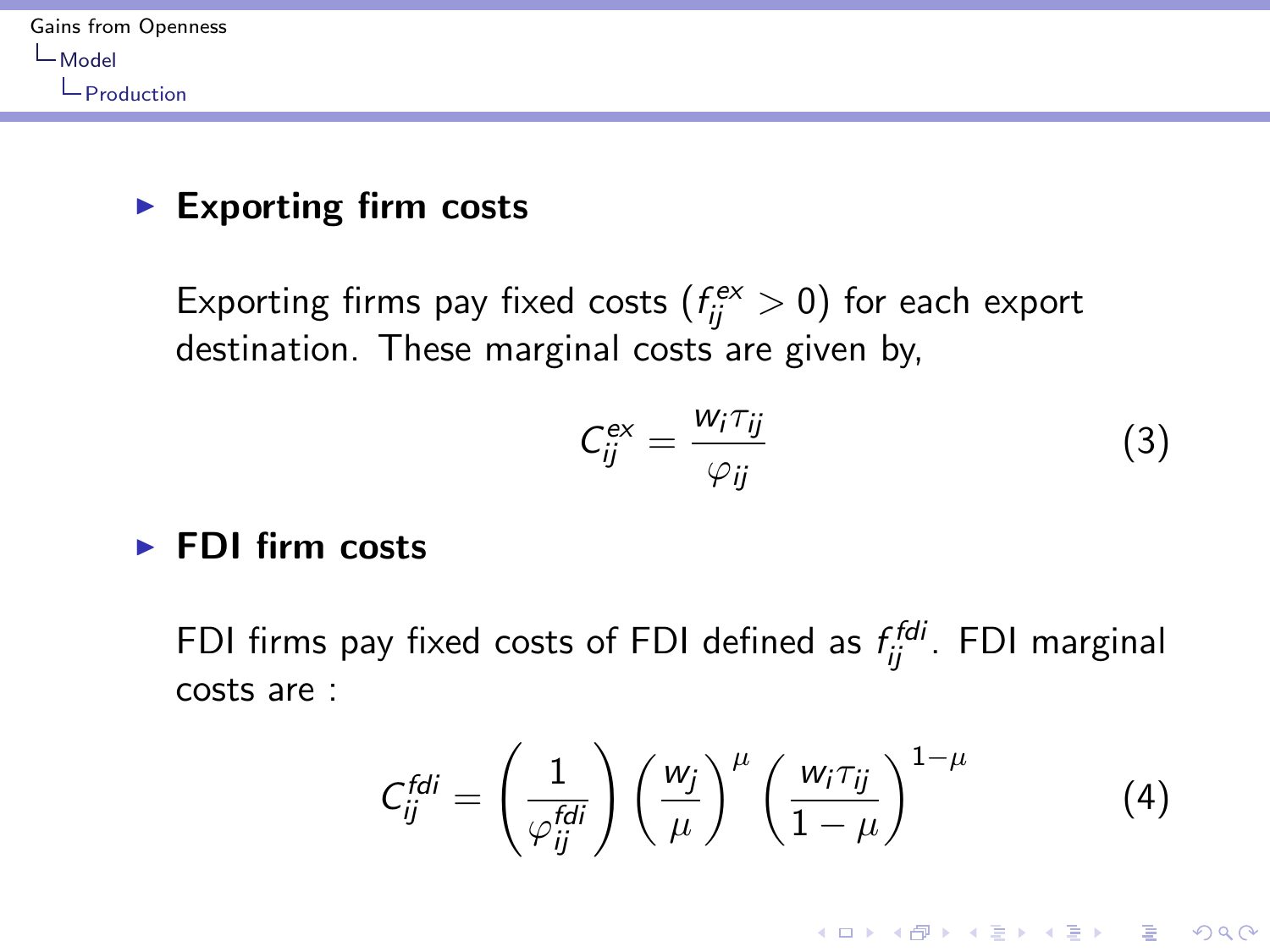# <span id="page-13-0"></span>Zero Profit Conditions

A firm will serve a foreign country if the operating profits are sufficient to cover fixed costs

If firm chooses to supply foreign market via export, profits are given by:

$$
\pi_{ij}^{\text{ex}} = 0 \to \beta P_j^{\sigma - 1} \left( \frac{\rho w_i \tau_{ij}}{\varphi} \right)^{1 - \sigma} \frac{Y_j}{\sigma} = f_{\text{ex}} \tag{5}
$$

 $\triangleright$  accesing foreign markets via FDI gives the following profits

$$
\pi_{ij}^{fdi} = 0 \rightarrow \beta P_j^{\sigma-1} \left( \frac{\rho w_j^{\mu} (w_i \eta_{ij})^{1-\eta}}{\varphi} \right)^{1-\sigma} \frac{Y_j}{\sigma} = f_{fdi} \qquad (6)
$$

**KORK STRATER STRAKER**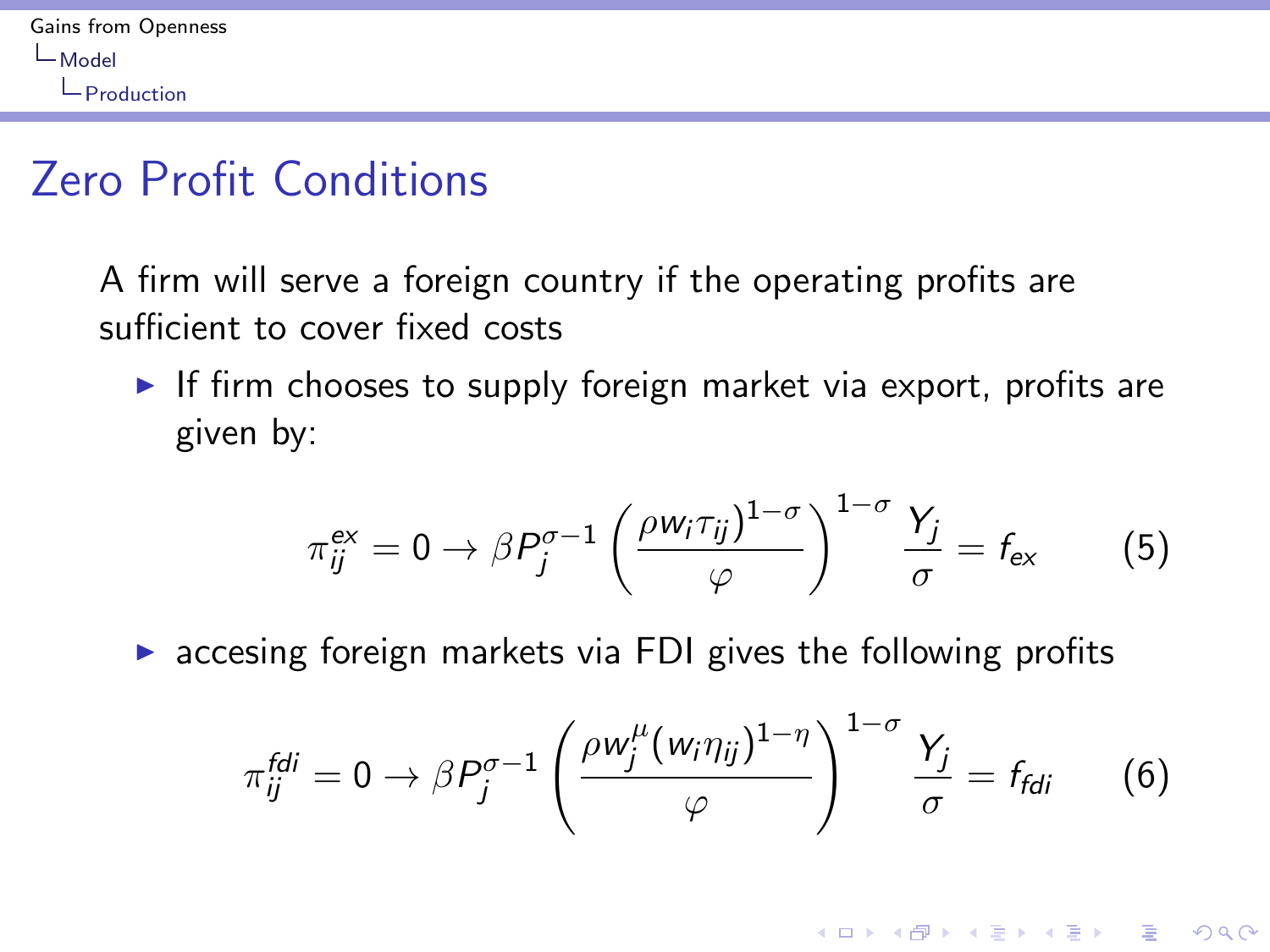# <span id="page-14-0"></span>Cutoff Productivities

From zero profit condition, we get cutoff productivies for export and FDI

 $\blacktriangleright$  Export Productivity cutoff

$$
\tilde{\varphi}_{ij}^{\text{ex}} = \kappa \left( \frac{f_{ij}^{\text{ex}}}{Y_j} \right)^{\frac{1}{\sigma - 1}} P_j^{-1} w_i \tau_{ij}
$$
(7)

such that 
$$
\kappa = \left(\frac{\sigma}{\beta}\right)^{\frac{1}{\sigma - 1}} \rho
$$
  
▶ **FDI Productivity cutoff**

$$
\tilde{\varphi}_{ij}^{fdi} = \kappa \left( \frac{f_{ij}^{fdi} - f_{ij}^{ex}}{Y_j[(\mathcal{R}_{ij}\tau_{ij})^{\mu(\sigma-1)} - 1]} \right)^{\frac{1}{\sigma-1}} P_j^{-1} w_i \tau_{ij} \qquad (8)
$$

To ensure that the fdi cutoff productivity is higher than export productivity,i.e  $\varphi_{ij}^{\mathit{fdi}} > \varphi_{ij}^{\mathit{ex}}$ ,assume that  $f_{\mathit{fd}i} \mathcal{R}_{ij}^{\mu (\sigma -1)} > f_{\mathsf{ex}} \tau^{\mu (\sigma -1)}$ **KORK (FRAGE) EL POLO**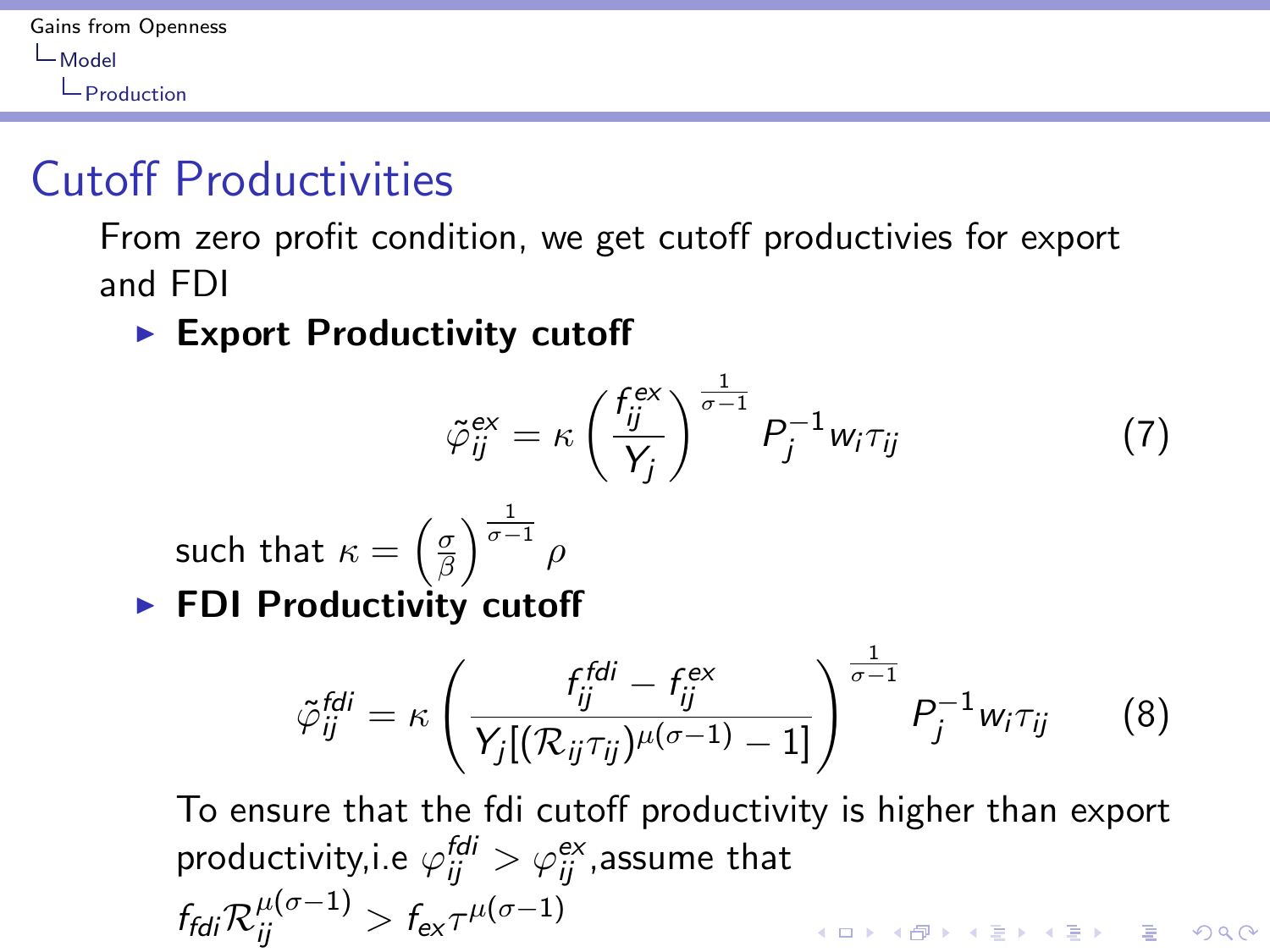# <span id="page-15-0"></span>Entry and Exit

#### Timing

- $\triangleright$  Upon entry, firms draw their initial productivity level,  $\varphi$  from a common distribution  $g(\varphi)=k(\varphi_m$ i $)^k\varphi^{-(k+1)}$  with positive support over  $(0, \varphi_{max})$  and a continuous cumulative distribution  $G(\varphi) = 1 - \left(\frac{\varphi_{min_i}}{\varphi}\right)^{\kappa}$
- A firm drawing a low productivity  $\varphi$  may decide to immediately exit and not produce.
- $\blacktriangleright$  Produtivities are distributed Pareto
- $\triangleright$  Firms face a constant probability of a bad shock in every period that would force them to  $\delta$  exit.

**KORK ERKER ADE YOUR**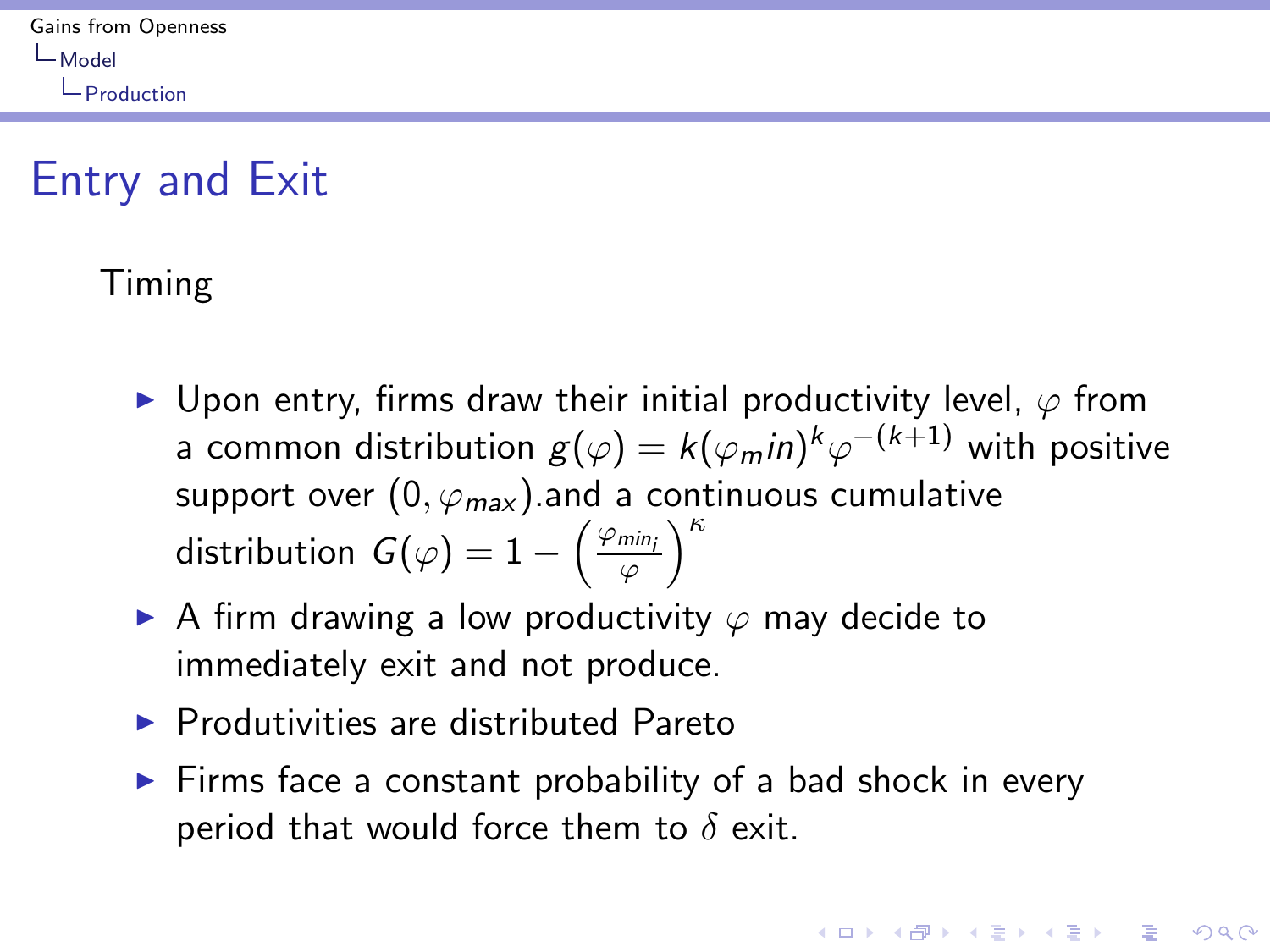## <span id="page-16-0"></span>Entry and Exit Continued

 $\triangleright$  Probability of entry in the home market, exporting (conditional on successful entry)and into FDI are given by

$$
\theta_{iD} = 1 - G(\varphi_i^*) \tag{9}
$$

$$
\theta_{\rm ex} = \frac{G(\varphi_{\rm fdi}^*) - G(\varphi_{\rm ex}^*)}{1 - G(\varphi_i^*)} \tag{10}
$$

$$
\theta_{\text{fd}i} = \frac{1 - G(\varphi_{\text{fd}i}^*)}{1 - G(\varphi_i^*)} \tag{11}
$$

K ロ ▶ K @ ▶ K 할 > K 할 > 1 할 > 1 이익어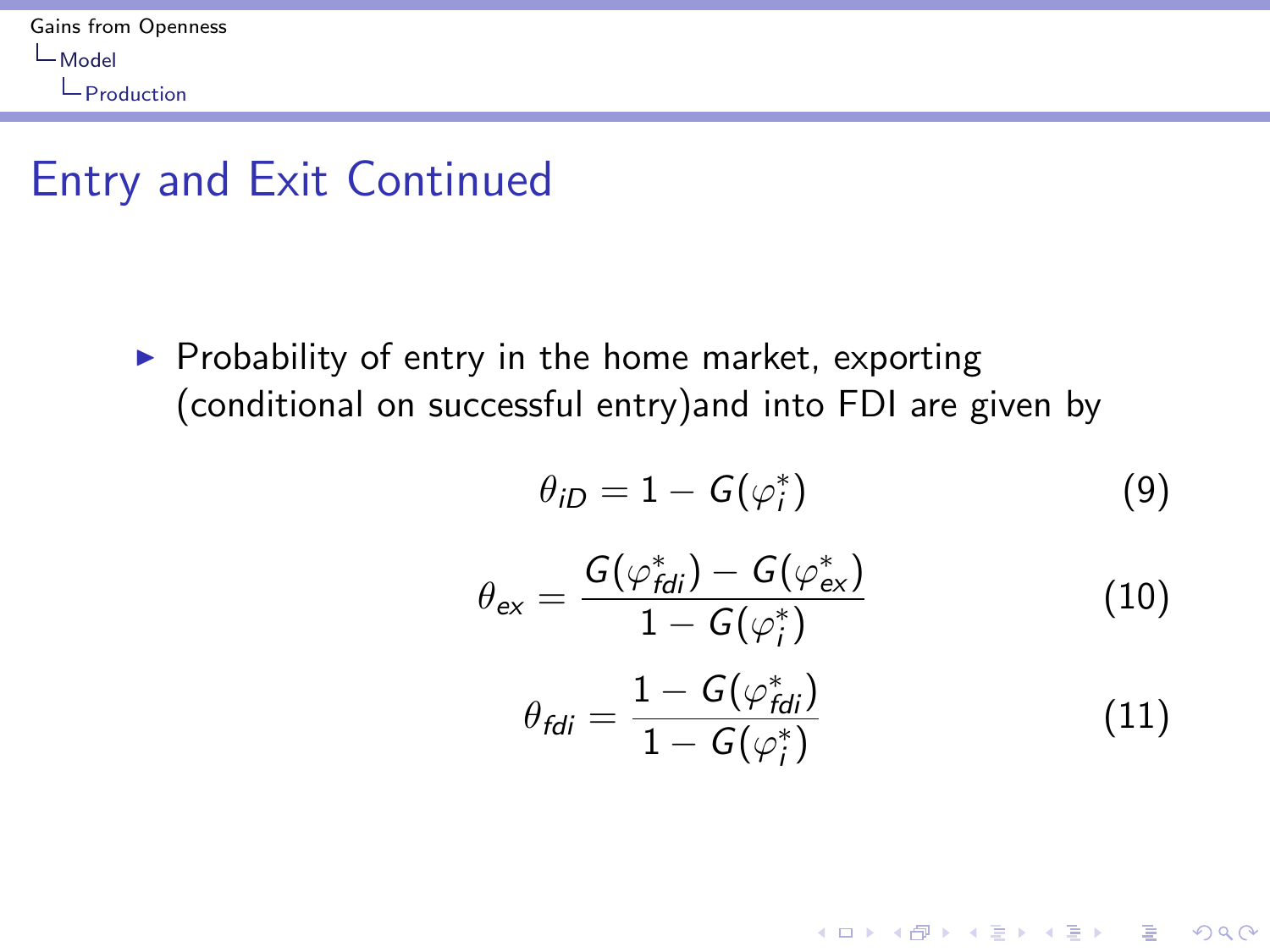<span id="page-17-0"></span>

| Gains from Openness |
|---------------------|
| $-$ Model           |
| $\Box$ Production   |

# Aggregation

- In Let M be the equilibrium mass of incumbent firms in any country,
- $\triangleright$  Mass of firms that enter foreign country via exports and FDI  $M_{\text{av}} = \theta_{\text{av}} M$  and  $M_{\text{fdi}} = \theta_{\text{fdi}} M$
- $\triangleright$  Total mass of varieties available to consumers in each country is given by the total mass of firms competing in the country,

$$
M = M + nM_{\rm ex} + nM_{\rm fdi} \tag{12}
$$

 $\triangleright$  Weighted productivity average

$$
\widehat{\varphi} = \frac{1}{M} \left( M \widehat{\varphi}_{iD}^{\sigma-1} + n M_{ex} \tau^{1-\sigma} \widehat{\varphi}_{ex}^{\sigma-1} + n M_{fdi} \tau^{(1-\sigma)(1-\eta)} \widehat{\varphi}_{fdi}^{\sigma-1} \right)^{\frac{1}{\sigma-1}}
$$
\n(13)\n
$$
P = M^{\frac{1}{1-\sigma}} p(\widehat{\varphi}), \ W = M^{\frac{1}{\sigma-1}} p\widehat{\varphi}
$$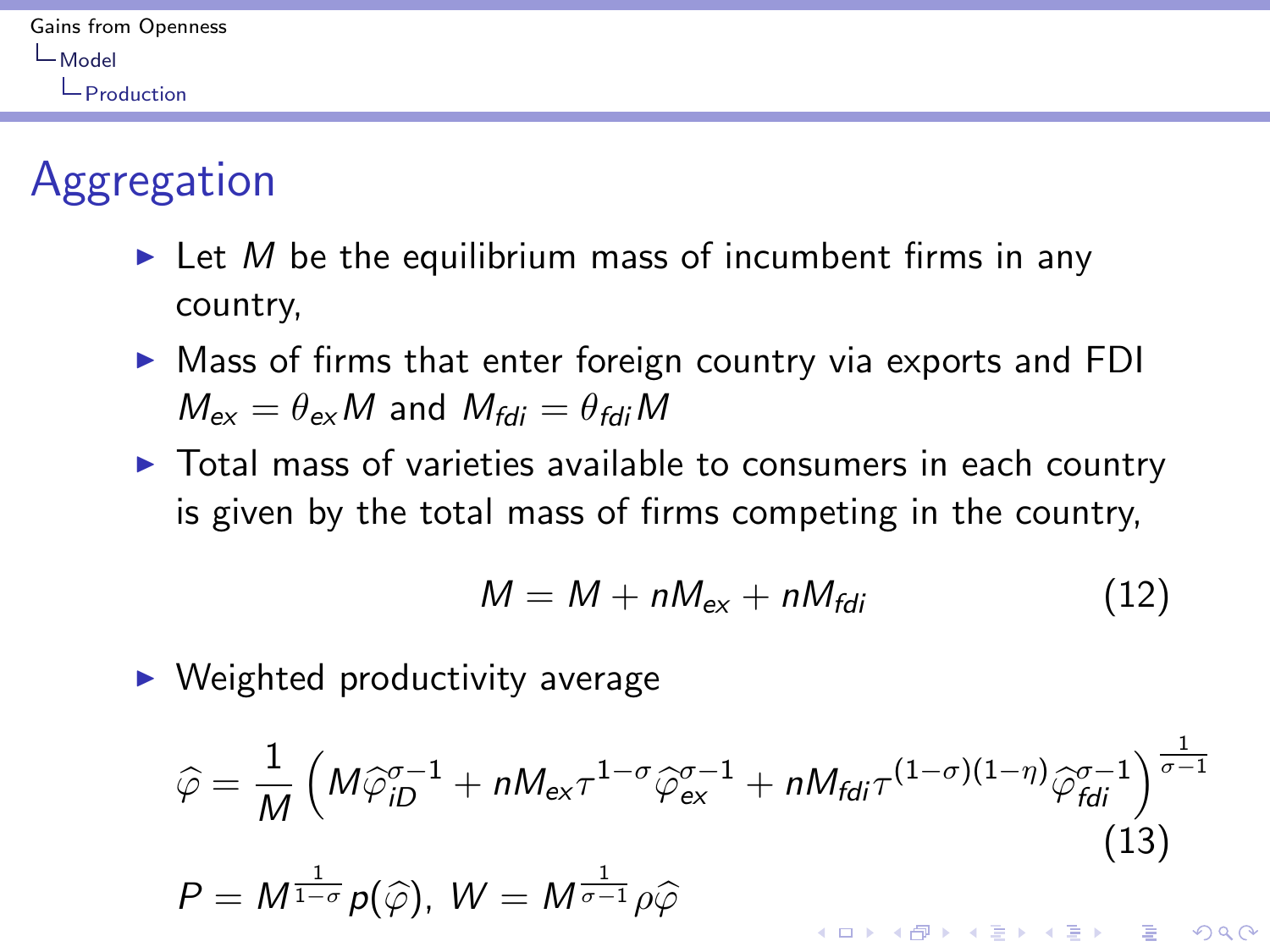## <span id="page-18-0"></span>Aggregation continued...

 $\blacktriangleright$  Trade only Price Index

$$
P_j^{ex} = \frac{G(\varphi_{fdi}^*) - G(\varphi_{ex}^*)}{1 - G(\varphi_i^*)} M_{ij}^{ex} \left( \int_{\varphi_{ij}^{ex}}^{\varphi_{ij}^{fdi}} \varphi^{\sigma-1} \left( \frac{\sigma}{\sigma-1} w_{ij} \tau_{ij} \right)^{1-\sigma} dG(\varphi_{ij}) \right)^{\frac{1-\sigma}{1-\sigma}}
$$
(14)

**FDI only Price Index** 

$$
P_{ij}^{fdi} = \frac{1 - G(\varphi_{fdi}^*)}{1 - G(\varphi_i^*)} M_{ij}^{fdi} \left( \int\limits_{\varphi_{ij}^{fdi}}^{\infty} \varphi^{\sigma - 1} \left( \frac{\sigma}{\sigma - 1} \right)^{1 - \sigma} [(\Re_{ij} \tau_{ij})^{\mu(\sigma - 1)} - 1](w_{ij} \tau_{ij})^{1 - \sigma} dG(\varphi_{ij}) \right)
$$
\n(15)

K ロ ▶ K @ ▶ K 할 ▶ K 할 ▶ | 할 | © 9 Q @

1

1−σ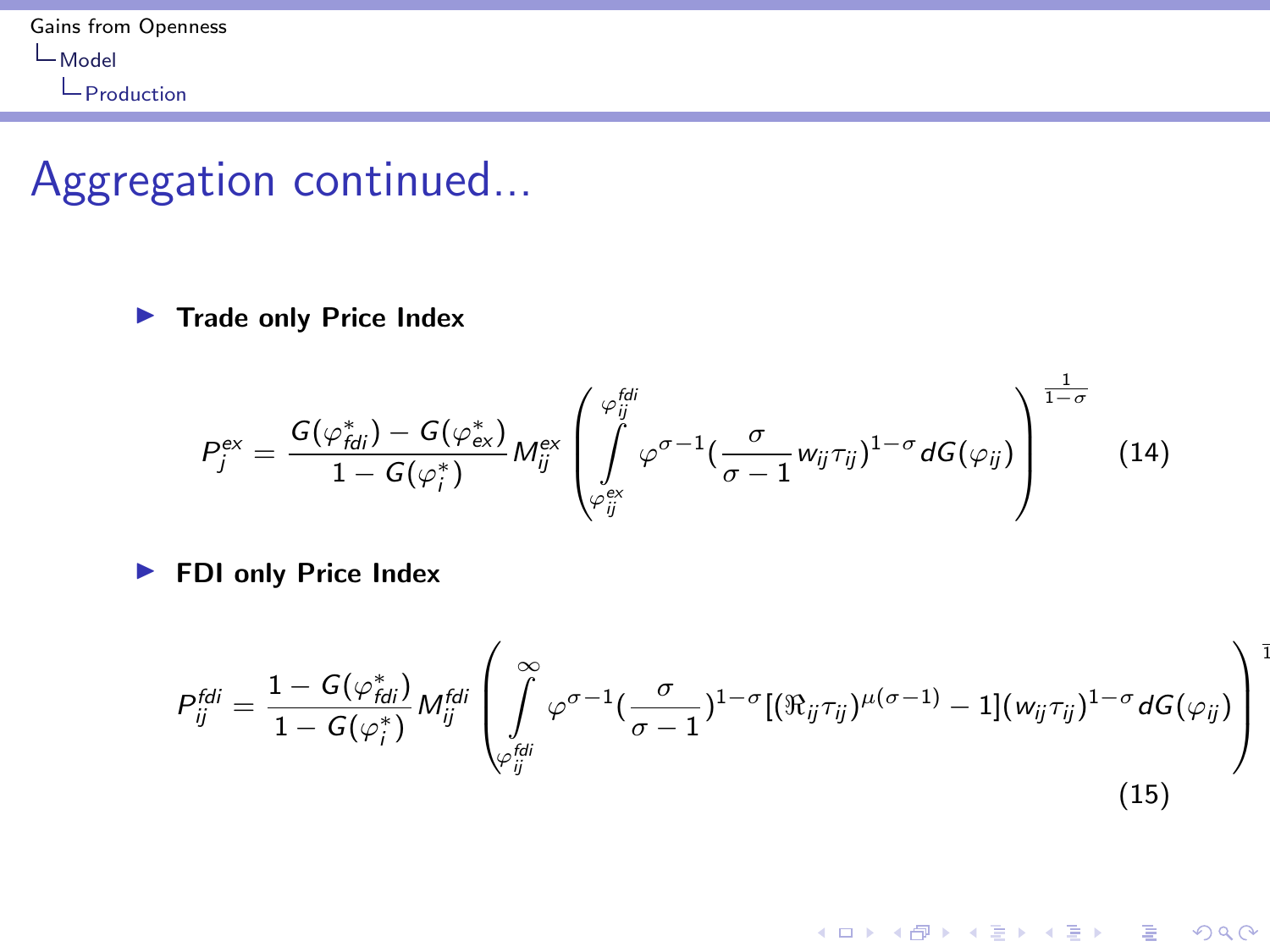### <span id="page-19-0"></span>Aggregation continued...

#### $\blacktriangleright$  Trade Sales

$$
X_{ij}^{\text{ex}} = \frac{G(\varphi_{\text{fd}i}^*) - G(\varphi_{\text{ex}}^*)}{1 - G(\varphi_i^*)} M_{ij}^{\text{ex}} \left( \int\limits_{\varphi_{ij}^{\text{ex}}}^{\infty} \varphi^{\sigma-1} \left( \frac{\sigma}{\sigma - 1} w_{ij} \tau_{ij} \right)^{1 - \sigma} \beta \frac{Y_j}{P_j^{1 - \sigma}} dG(\varphi_{ij}^{\text{ex}}) \right) \tag{16}
$$

Evaluating the integral and substituting for productivity cutoffs we get

$$
X_{ij}^{ex} = \underbrace{\left(\frac{\varphi_{min}}{\varphi_{ex}}\right)^k M_{ij}^{ex}}_{\text{extensive}} \underbrace{\left(\frac{\sigma k}{k-\sigma+1}\right) f_{ex} w_j}_{\text{intensive}}
$$
(17)

K ロ ▶ K @ ▶ K 할 > K 할 > 1 할 > 1 이익어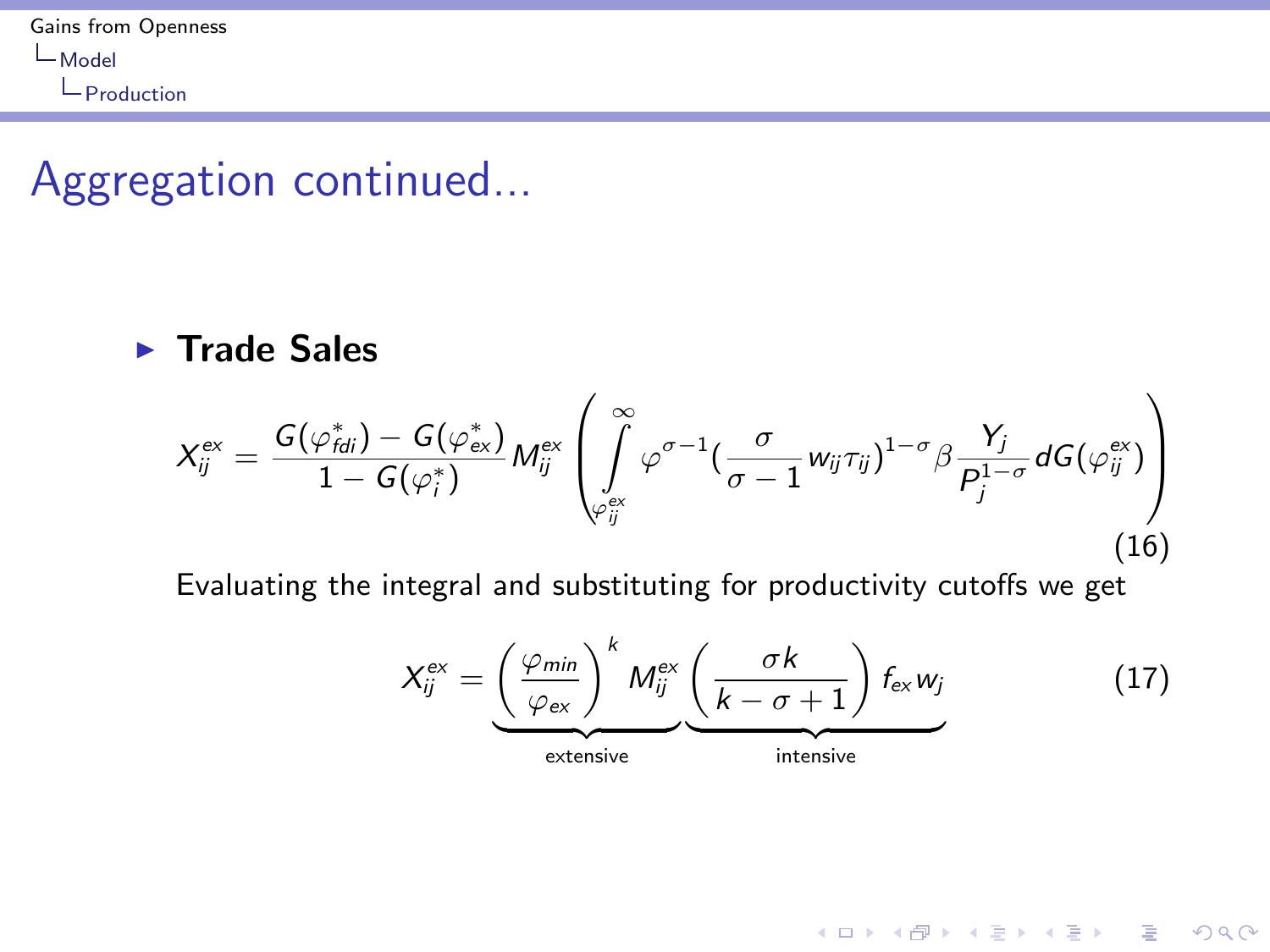# <span id="page-20-0"></span>Aggregation continued...

#### $\blacktriangleright$  FDI Sales

$$
X_{ij}^{fdi} = \frac{1 - G(\varphi_{fdi}^{*})}{1 - G(\varphi_i^{*})} M_{ij}^{fdi} \int\limits_{\varphi_{ij}^{fdi}}^{\infty} \varphi^{\sigma-1} \left(\frac{\sigma}{\sigma-1}\right)^{1-\sigma} [(\Re_{ij}\tau_{ij})^{\eta(\sigma-1)} - 1](w_{ij}\tau_{ij})^{1-\sigma}
$$

$$
\beta \frac{Y_j}{P_j^{1-\sigma}} dG(\varphi_{ij}^{fdi})
$$

$$
X_{ij}^{fdi} = \underbrace{\left(\frac{\varphi_{min}}{\varphi_{fdi}}\right)^k M_{ij}^{fdi}}_{\text{extensive}} \underbrace{\left(\frac{\sigma k}{k-\sigma+1}\right) w_j (f_{fdi} - f_{\text{ex}})}_{\text{intensive}} \qquad (18)
$$

K ロ K K (P) K (E) K (E) X (E) X (P) K (P)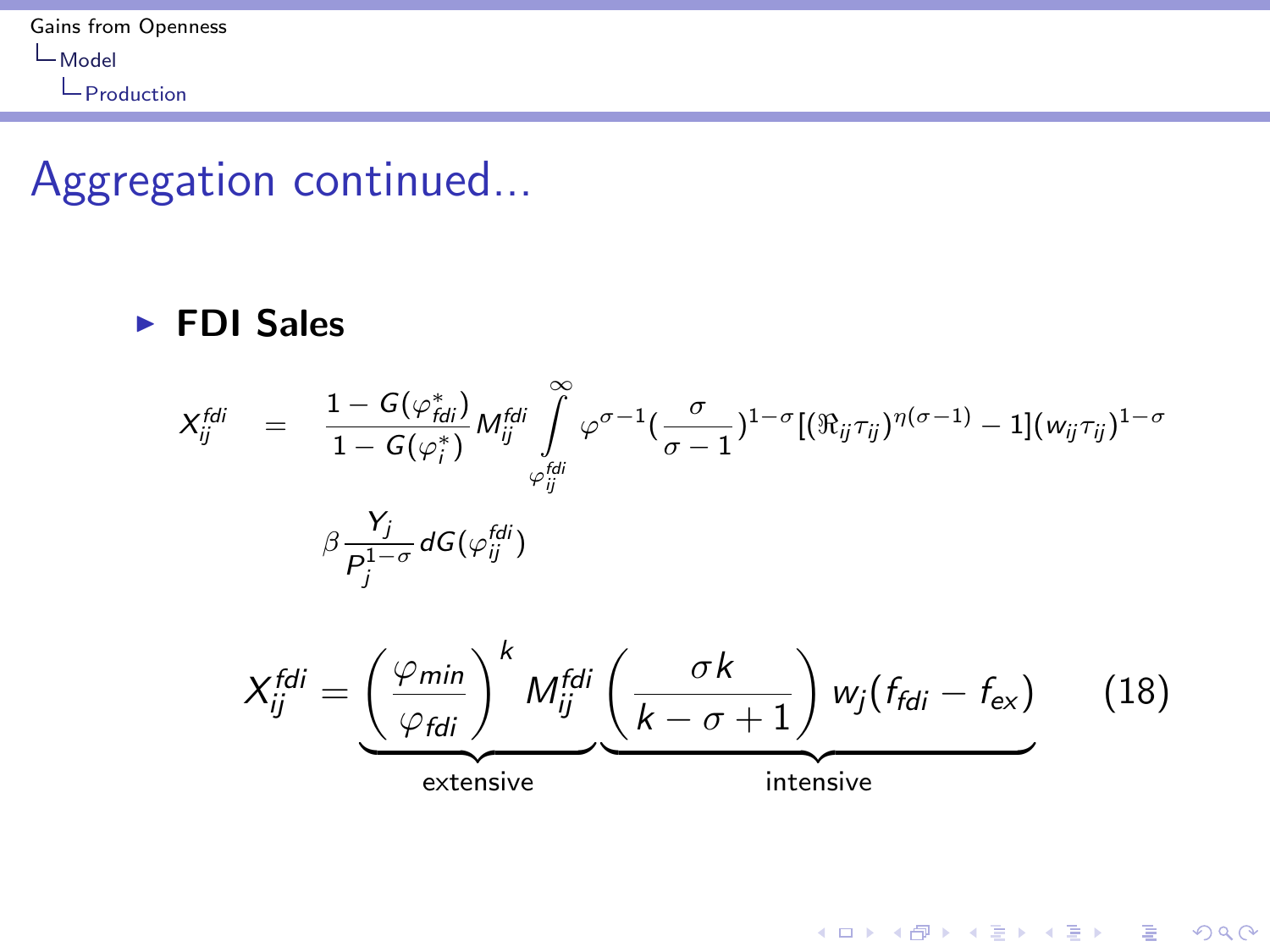## <span id="page-21-0"></span>Gains from openness

- $\triangleright$  ACR express country *i* trade gains as a function of the share of expenditure that falls on domestically produced goods(which is equal to 1 minus the import penetration ratio. This share,  $\lambda_i$  under autarky is 1, therefore total size of gains from openness will be equal to  $1 - \lambda_i$
- $\triangleright$  Welfare is given by the per capita value of real income accruing to consumers:

$$
W_j = \frac{Y_j}{L_j P_j} = \frac{w_j^{ex}}{P_j^{ex}} + \frac{w_j^{fdi}}{P_j^{fdi}}
$$
(19)

 $\triangleright$  welfare depends on real labour income derived from export and foreign multinational affiliates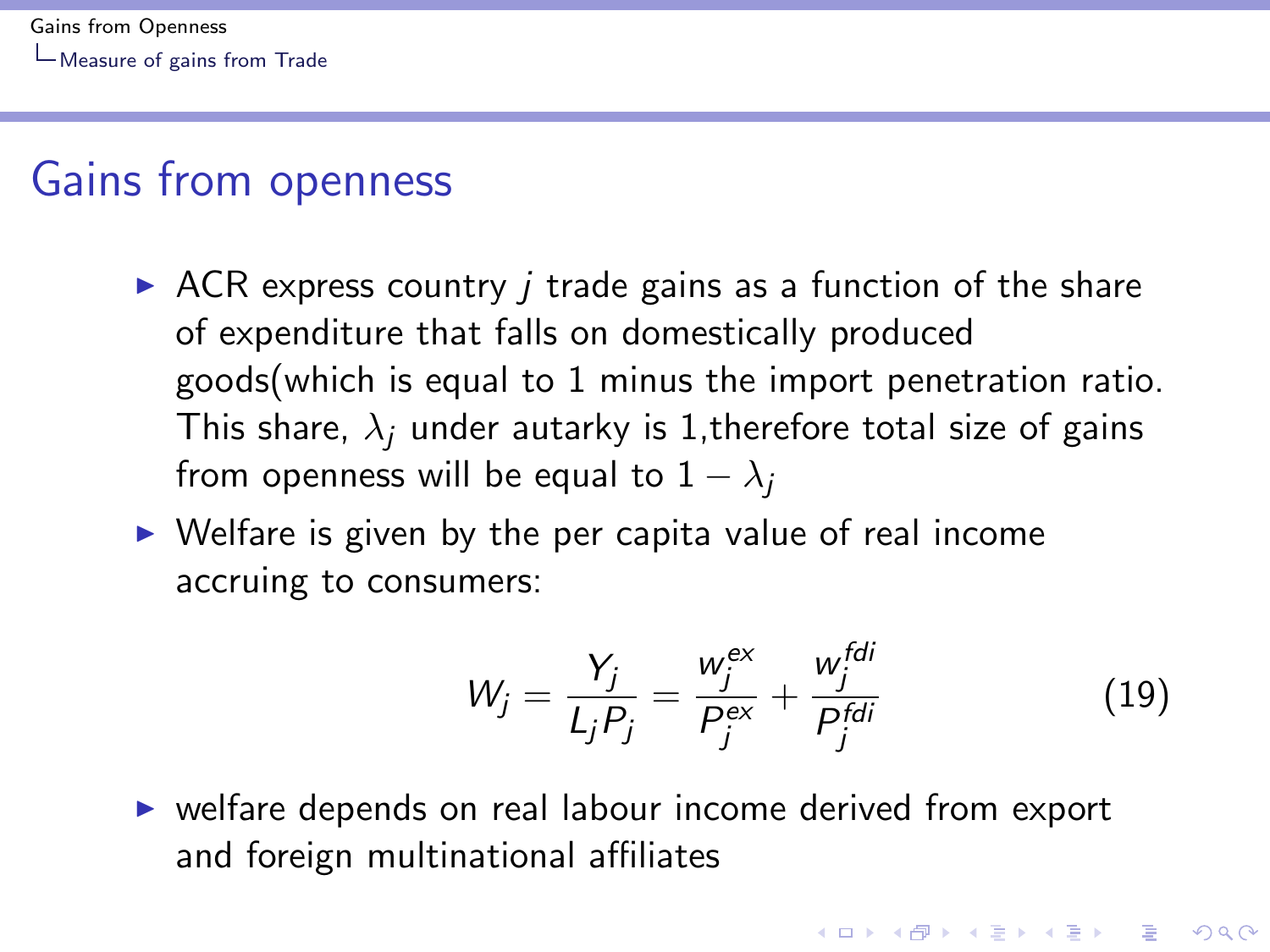<span id="page-22-0"></span>[Gains from Openness](#page-0-0) [Measure of gains from Trade](#page-22-0)

> Knowing a country's domestic share of trade and FDI and shape parameter of the productivity distribution  $k$  is sufficient to determine gains from openness.

 $\blacktriangleright$  Trade expediture share

$$
\lambda_{ij}^{\text{ex}} = \frac{X_{ij}^{\text{ex}}}{\sum_{v} X_{vj}} = \frac{\left(\frac{\varphi_{ij}^*}{\varphi_{ij}^*}\right)^k M_i w_i f_{ij_{\text{ex}}} \frac{\sigma k}{k - \sigma + 1}}{\sum_{v} \left(\frac{\varphi_{ij}^*}{\varphi_{vj}^*}\right)^k M_i w_i f_{vj_{\text{ex}}} \frac{\sigma k}{k - \sigma + 1}}
$$
(20)

 $\blacktriangleright$  FDI expediture share

$$
\lambda_{ij}^{\text{fdi}} = \frac{X_{ij}^{\text{fdi}}}{\sum_{\mathbf{v}} X_{\mathbf{v}j}} = \frac{\left(\frac{\varphi_{ii}^*}{\varphi_{ij}^*}\right)^k M_i w_i (f_{ij_{\text{fdi}}} - f_{ij_{\text{ex}}}) \frac{\sigma k}{k - \sigma + 1}}{\sum_{\mathbf{v}} \left(\frac{\varphi_{ij}^*}{\varphi_{\mathbf{v}j}^*}\right)^k M_i w_i (f_{\mathbf{v}j_{\text{fdi}}} - f_{\mathbf{v}j_{\text{ex}}}) \frac{\sigma k}{k - \sigma + 1}}
$$
(21)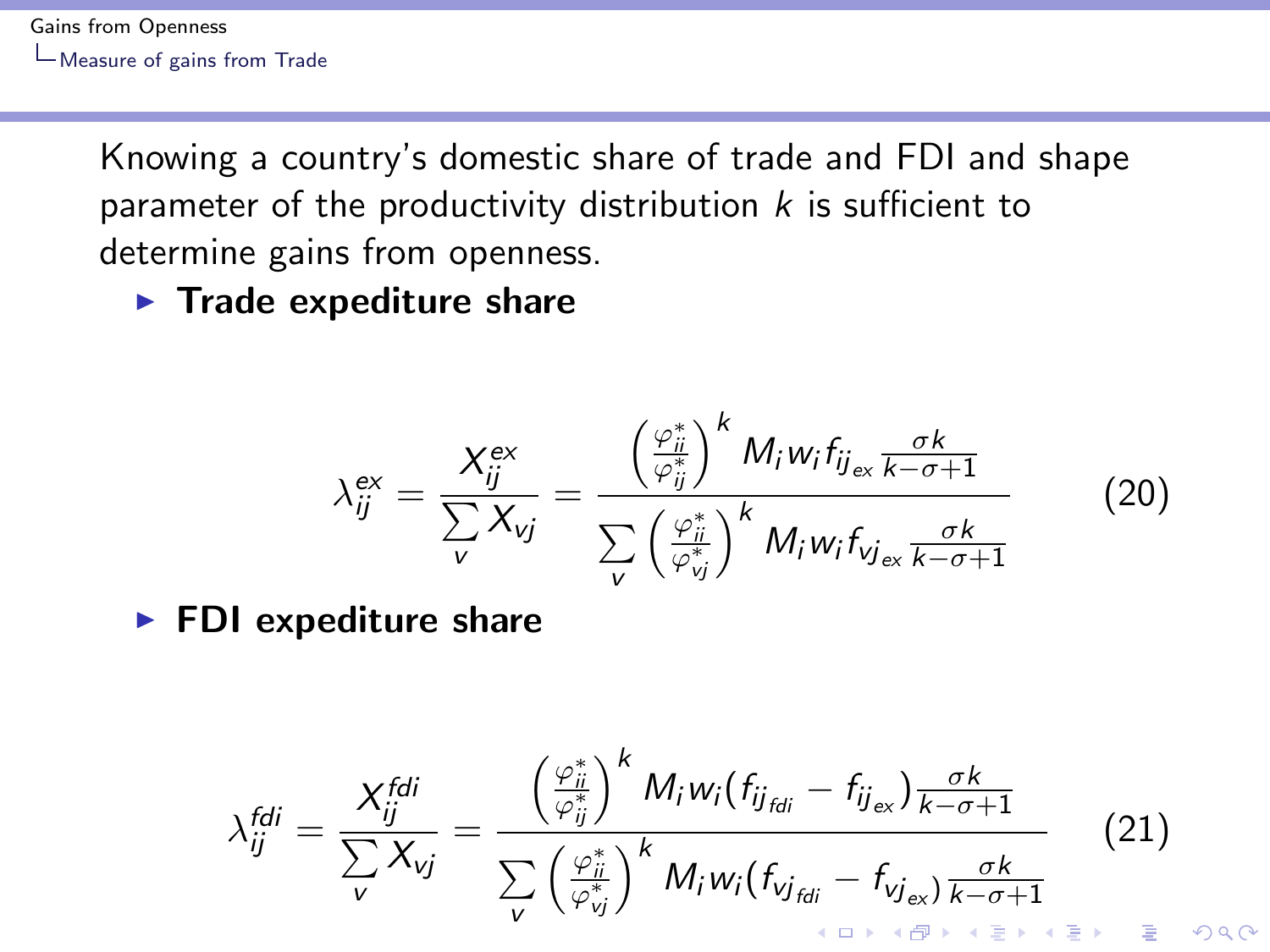## <span id="page-23-0"></span>Derivation of Gains

 $\blacktriangleright$  Trade Only Gains a'la Akorlakis et al(2012)

$$
W_j^{\text{ex}} = \left(\frac{w_j^{\text{ex}}}{P_j^{\text{ex}}}\right) = \left[\left(\frac{\sigma}{\sigma - 1}\right)^{-k} \sigma^{-\frac{k}{\sigma - 1}} \frac{\sigma - 1}{k - \sigma + 1} \varphi_{\text{min}_j}^{k} f_{\text{ex}}^{1 - \frac{k}{\sigma - 1}} f_E\right]^{\frac{1}{k}} (L_j^{\text{ex}})^{\frac{1}{\sigma - 1}} (\lambda_{jj}^{\text{ex}})
$$
\n(22)

Gains from trade are given by,(the domestic trade shares in the closed economy are xed at  $\lambda^\text{\emph{closed}}=1)$ :

$$
\widehat{W}_j^{\text{ex}} = \frac{W_j^{\text{open}}}{W_j^{\text{closed}}} = \widehat{\lambda}_{jj_{\text{ex}}}^{-\frac{1}{k}}
$$
(23)

**KORK ERKER ADE YOUR**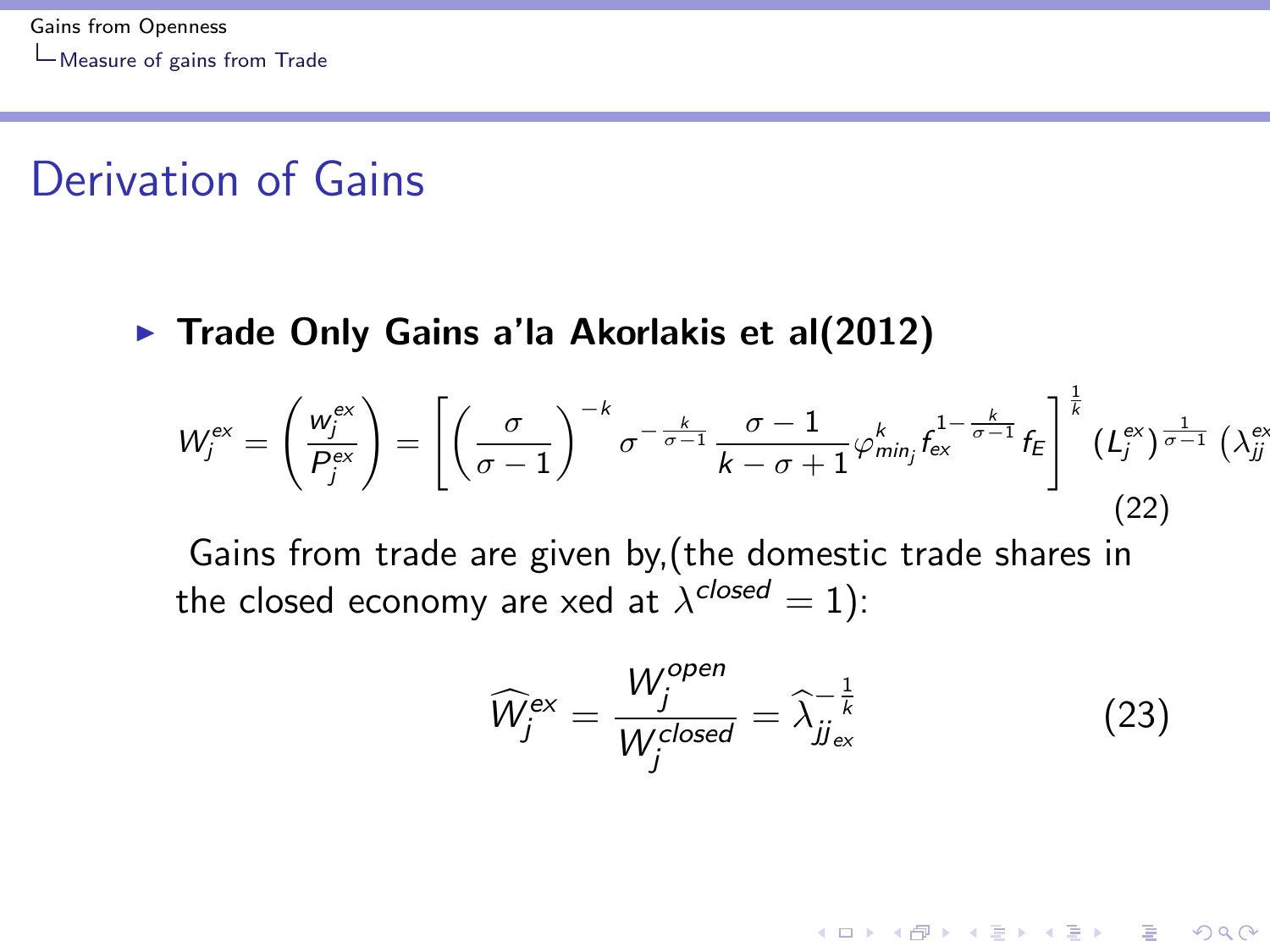#### <span id="page-24-0"></span> $\triangleright$  Welfare derived from FDI

$$
W_j^{fdi} = \left(\frac{w_j^{fdi}}{P_j^{fdi}}\right) = \left[\left(\frac{\sigma}{\sigma-1}\right)^{-k} \sigma^{-\frac{k}{\sigma-1}} \frac{\sigma-1}{k-\sigma+1} \varphi_{min_j}^k (f_{fdi} - f_{ex})^{1-\frac{k}{\sigma-1}} f_{jE}^{-1}\right]
$$

$$
(L_j^{fdi})^{\frac{1}{\sigma-1}} [\mathcal{R}_j^{\mu(\sigma-1)} - 1]^{\frac{(\sigma-1)-k}{(\sigma-1)k}} \left(\lambda_{jj}^{fdi}\right)^{-\frac{1}{k}}
$$

$$
\widehat{W}_j^{fdi} = \left[\widehat{\mathcal{R}}_{jj}^{\mu(\sigma-1)} - 1\right]^{\frac{(\sigma-1)-k}{(\sigma-1)k}} \widehat{\lambda}_{jj}^{-\frac{1}{k}} \tag{24}
$$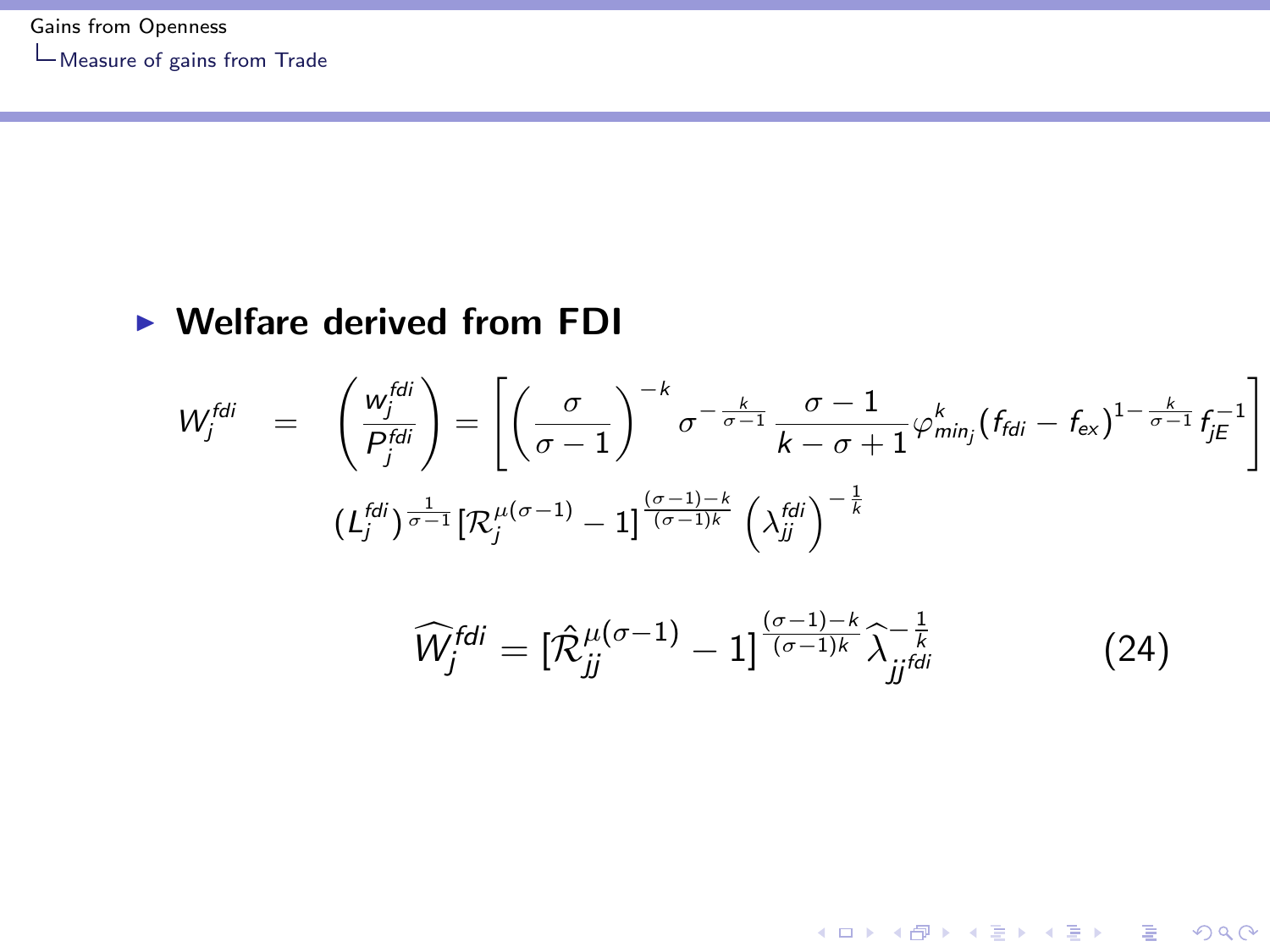#### <span id="page-25-0"></span> $\blacktriangleright$  Gains from Openness

$$
\begin{array}{lcl} \widehat{\mathcal{W}_{j}} & = & \widehat{\mathcal{W}_{j}}^{ex} + \widehat{\mathcal{W}_{j}^{fdi}} \\ & = & \lambda_{jj}^{ex-\frac{1}{\varepsilon}} + \big(\mathcal{R}_{j}^{\mu(\sigma-1)}-1\big)^{\frac{(\sigma-1)-\varepsilon}{(\sigma-1)\varepsilon}} \lambda_{jj}^{fdi-\frac{1}{\varepsilon}} \end{array}
$$

Country  $j$ 's gains from openness  $C_j$  is the absolute value of the percentage change in real income associated with moving to the counterfactual equilibrium:

$$
C_j = 1 - \left[ \lambda_j^{ex-\frac{1}{\varepsilon}} + \left( \mathcal{R}_j^{\mu(\sigma-1)} - 1 \right)^{\frac{(\sigma-1)-\varepsilon}{(\sigma-1)\varepsilon}} \lambda_j^{fdi-\frac{1}{\varepsilon}} \right] \tag{25}
$$

4 D > 4 P + 4 B + 4 B + B + 9 Q O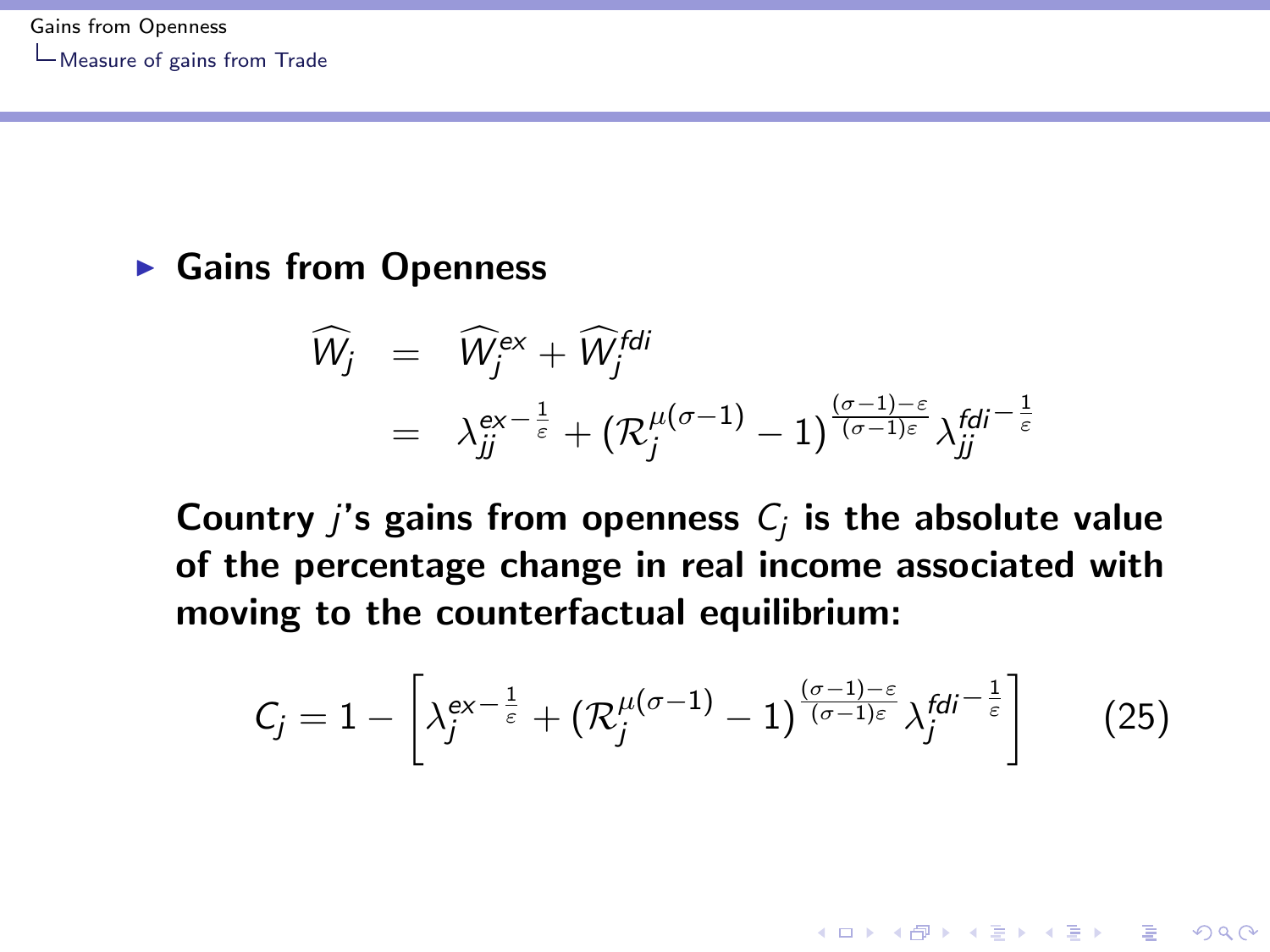<span id="page-26-0"></span>**Summary** 

 $\triangleright$  We have revisited the welfare gains from trade in the presence of FDI.

K ロ ▶ K @ ▶ K 할 > K 할 > 1 할 > 1 이익어

 $\triangleright$  Gains from openness are underestimated by a trade only model: FDI provides an addition source of gains to trade gains.